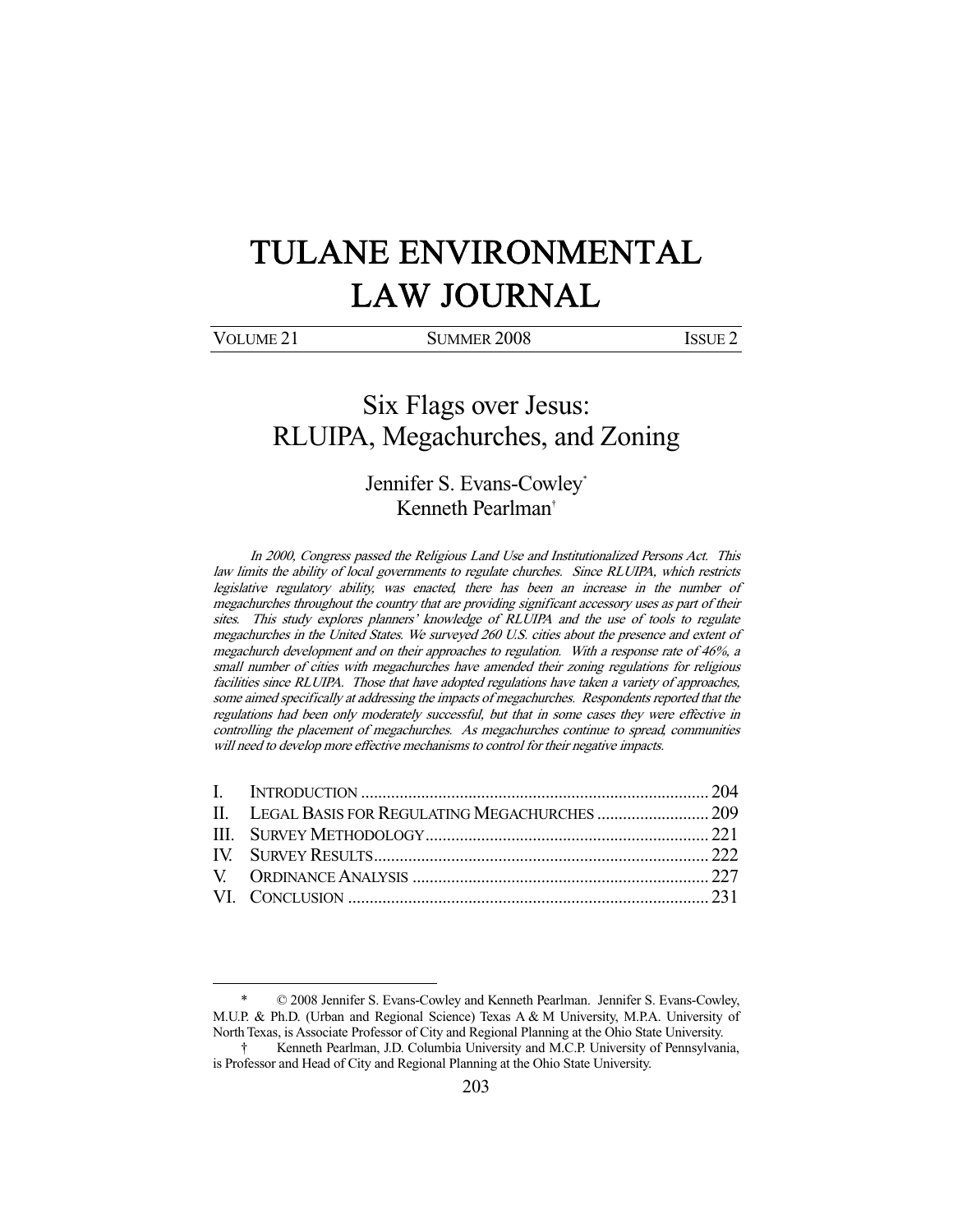#### I. INTRODUCTION

 In 2000, Congress passed the Religious Land Use and Institutionalized Persons Act (RLUIPA).<sup>1</sup> This law limits the ability of local governments to regulate churches. Since RLUIPA, which restricts legislative regulatory ability, was enacted, there has been an increase in the number of megachurches throughout the country that provide significant accessory uses as part of their sites. This study explores planners' knowledge of RLUIPA and the use of tools to regulate megachurches in the United States. Two hundred and sixty U.S. cities were surveyed about the presence and extent of megachurch development and on their approaches to regulation. With a response rate of forty-six percent, a small number of cities with megachurches have amended their zoning regulations for religious facilities since RLUIPA. Those that have adopted regulations have taken a variety of approaches, some aimed specifically at addressing the impacts of megachurches. Respondents reported that the regulations have been only moderately successful, but that in some cases they were effective in controlling the placement of megachurches. As megachurches continue to spread, communities will need to develop more effective mechanisms to control negative impacts.

 In the United States everything is super sized, from our french fries, to our homes, and now, our churches. Churches are building extra large facilities to meet the needs and demands of church members. These demands include the creation of communities with suites of accessory services, such as restaurants, housing, schools, movie theaters, and recreational facilities. A megachurch is defined by Hiram as a church with a weekly attendance of more than  $2,000$ .<sup>2</sup> Size of attendance is the primary characteristic.<sup>3</sup> Megachurches usually have strong charismatic ministers, large staff, a large volunteer base, and draw their congregation from the region.<sup>4</sup> These churches may have activities seven days a week and include accessory uses such as bookstores and cafes sited on large campuses.<sup>5</sup> The majority of megachurches also integrate the use of

<sup>1. 42</sup> U.S.C. §§ 2000cc-2000cc-5 (2000).

 <sup>2.</sup> At the extreme a whole town can in effect be a megachurch. See Mary B. Barklein, Birth of Cleantown: Ave Maria, USA TODAY, July 18, 2007, available at http://www.usatoday. com/news/nation/2007-07-18-ave-maria\_N.htm.

 <sup>3.</sup> Hartford Inst. for Religion Research, http://hirr.hartsem.edu/megachurch/definition. html (last visited Mar. 11, 2008).

 <sup>4.</sup> Hartford Inst. for Religion Research, Megachurches, http://hirr.hartsem.edu/mega church/megachurches.html (last visited Mar. 11, 2008).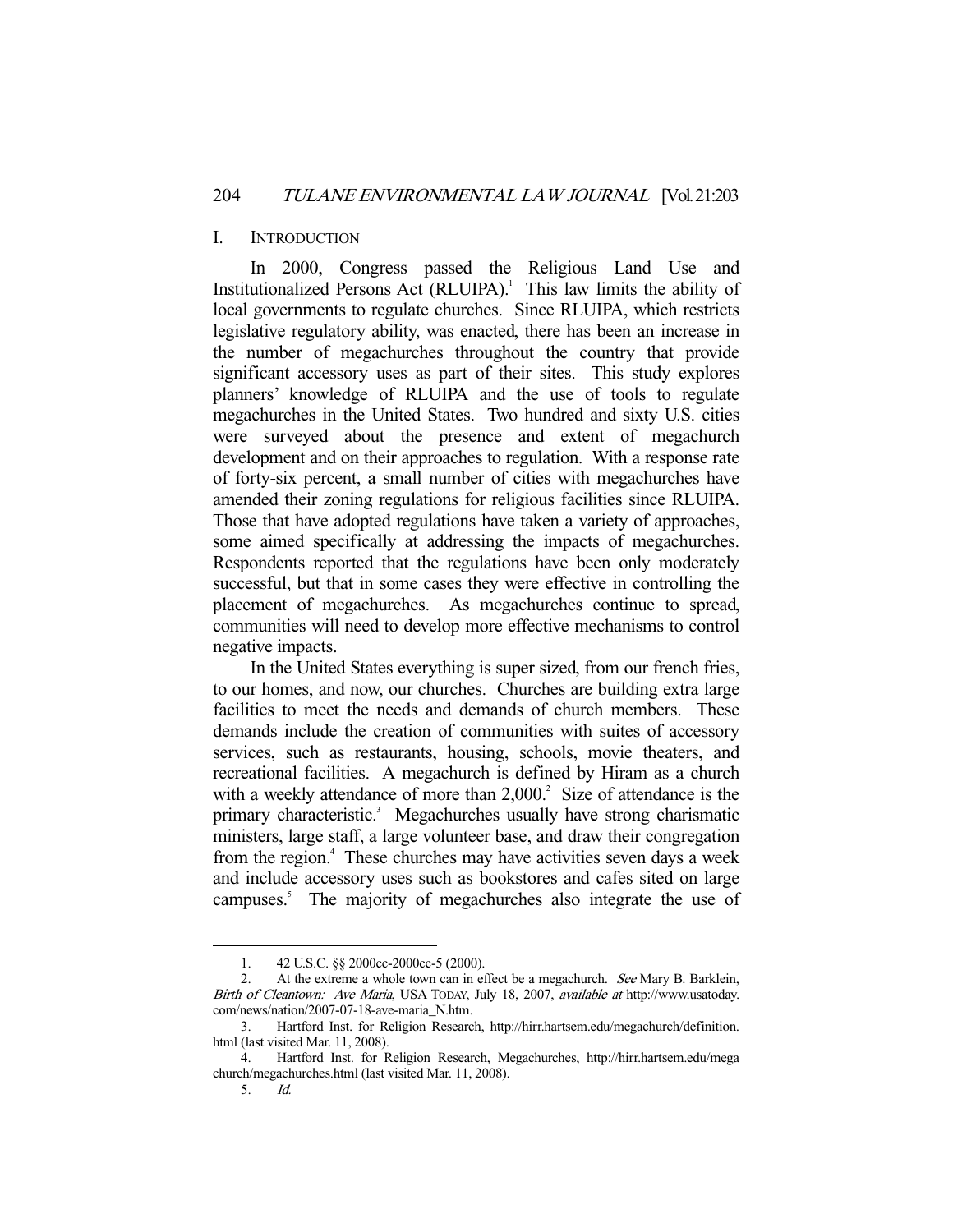visual projection equipment and electric guitar and drums into their services.<sup>6</sup> The entertainment aspects of megachurches are important.

 In 1970, there were only ten megachurches nationwide, according to Church Growth Today.<sup>7</sup> By 2002, there were more than  $1200$ .<sup>8</sup> While megachurches are on the rise, they represent only 0.5% of all the churches in the United States.<sup>9</sup> Some argue that megachurches represent a shift towards the original church. The first church began with 3,000 members and grew to  $6,000$  members.<sup>10</sup> St. Peter's church in the Vatican, which accommodates 60,000 people, is just one example of the huge scale that churches can have. According to Eddie Gibbs, a Professor at the Fuller Theological Seminary, megachurches "have removed every obstacle that keeps people from coming into the Christian church. Plus, they give people a feeling of anonymity. And that is particularly important to those who have been hurt or burnt out in smaller churches."<sup>11</sup>

 According to the Hartford Institute for Religion Research, there are nine American cities with ten or more megachurches.<sup>12</sup> Table 1 shows the cities with ten or more megachurches in the United States. Texas cities dominate this list, with Houston, Dallas, and San Antonio in the top three positions. Megachurches abound in fast growing states such as California, Texas, Florida, and Georgia.13 While these cities have a large number of megachurches, the typical megachurch is located in a suburb of a major city, with forty-five percent of megachurches located in newer suburbs.<sup>14</sup> For example, Arlington, Texas, has nine megachurches and Englewood, Colorado, has four. Megachurches choose suburban locations due to land availability and the location of their congregations. However, the scale of the congregations means that the churches draw from the region rather than from the neighborhood. Not every megachurch has a large building or giant campus. Only five percent of

 <sup>6.</sup> SCOTT THUMMA, DAVID TRAVIS, & WARREN BIRD, MEGACHURCHES TODAY 2005: SUMMARY OF RESEARCH FINDINGS 6 (2005), http://www.hartfordinstitute.org/megachurch/ megastoday2005summaryreport.pdf.

<sup>7.</sup> Kris Axtman, The Rise of the American Megachurch, CHRISTIAN SCI. MONITOR, Dec. 30, 2003, http://www.csmonitor.com/2003/1230/p01s04-ussc.html.

<sup>8.</sup> Hartford Inst. for Religion Research, *supra* note 3.

<sup>9.</sup> Jane Lampman, Megachurches' Way of Worship Is on the Rise, CHRISTIAN SCI. MONITOR, Feb. 6, 2006, http://www.csmonitor.com/2006/0206/p13501-lire.html.

<sup>10.</sup> Acts 2:41, 2:46 (Revised Standard Bible).<br>11. Axtman, *supra* note 7.

Axtman, *supra* note 7.

<sup>12.</sup> Hartford Inst. for Religion Research, *supra* note 3.<br>13. Thumma, Travis. & Bird. *supra* note 6. at 3.

Thumma, Travis, & Bird, *supra* note 6, at 3.

 <sup>14.</sup> Id. at 4.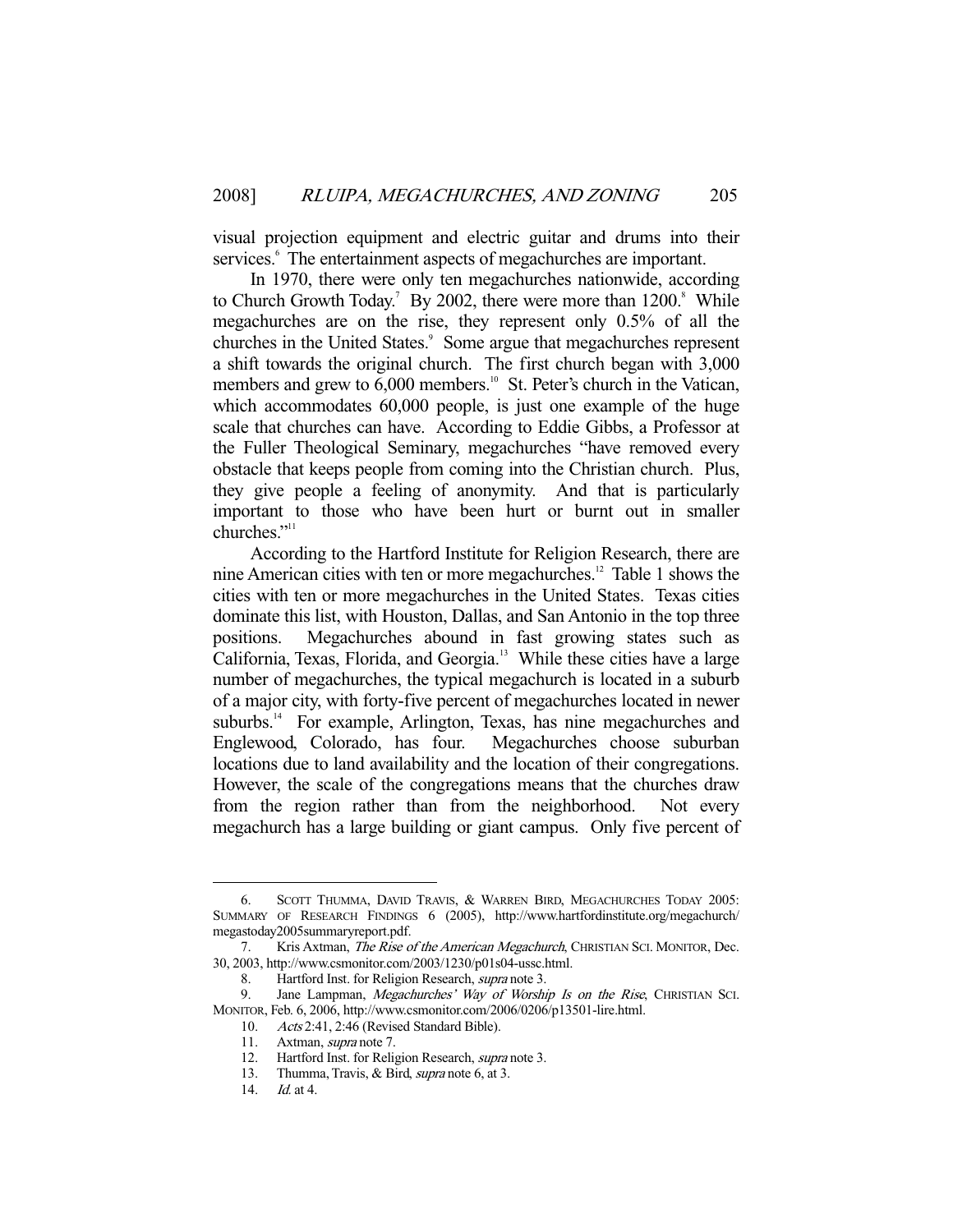megachurches have sanctuaries with 3,000 or more seats, while more than twenty percent have between 2,000 and 3,000 seats.<sup>15</sup>

| City             | Number of Megachurches |
|------------------|------------------------|
| Houston, TX      | 33                     |
| Dallas, TX       | 19                     |
| San Antonio, TX  | 16                     |
| Atlanta, GA      | 16                     |
| Los Angeles, CA  | 15                     |
| Chicago, IL      | 13                     |
| New York, NY     | 13                     |
| Charlotte, NC    | 11                     |
| Indianapolis, IN | 10                     |

Table 1. U.S. Cities with Ten or More Megachurches

| City                 | Name of Church               | <b>Average Attendance</b> |
|----------------------|------------------------------|---------------------------|
| Houston, TX          | Lakewood Church              | 30,000                    |
| Lake Forest, CA      | Saddleback Valley            | 22,000                    |
|                      | Community Church             |                           |
| Barrington,<br>South | Willow Creek Community       | 20,000                    |
| IL                   | Church                       |                           |
| Dallas, TX           | The Potter's House           | 18,500                    |
| Louisville, KY       | Southeast Christian Church   | 18,757                    |
| Lithonia, GA         | New Birth Missionary Baptist | 18,000                    |
|                      | Church                       |                           |
| Fort Lauderdale, FL  | Calvary Chapel               | 18,000                    |
| Los Angeles, CA      | Crenshaw Christian Center    | 17,000                    |
| Santa Ana, CA        | Calvary Chapel of Costa Mesa | 16,500                    |
| Houston, TX          | Second Baptist Church        | 16,000                    |

Table 2. Ten Largest U.S. Megachurches

 The largest megachurch is Lakewood Church, located in the Compaq Center, the former arena of the Houston Rockets, which opened in downtown Houston in 2005. Lakewood spent \$75 million to renovate the Compaq Center and is paying \$12.1 million in rent to the City of Houston for the next thirty years, with an option to extend the lease for an additional thirty years for \$22.6 million.<sup>16</sup> This megachurch offers three English services and one Spanish language service each week.<sup>17</sup> The church has a seating capacity for  $16,000$  people.<sup>18</sup> In addition to

 <sup>15.</sup> Id. at 2.

 <sup>16.</sup> Axtman, supra note 7.

 <sup>17.</sup> Lakewood Church, Services, http://www.lakewood.cc (last visited Mar. 11, 2008).

 $Id.$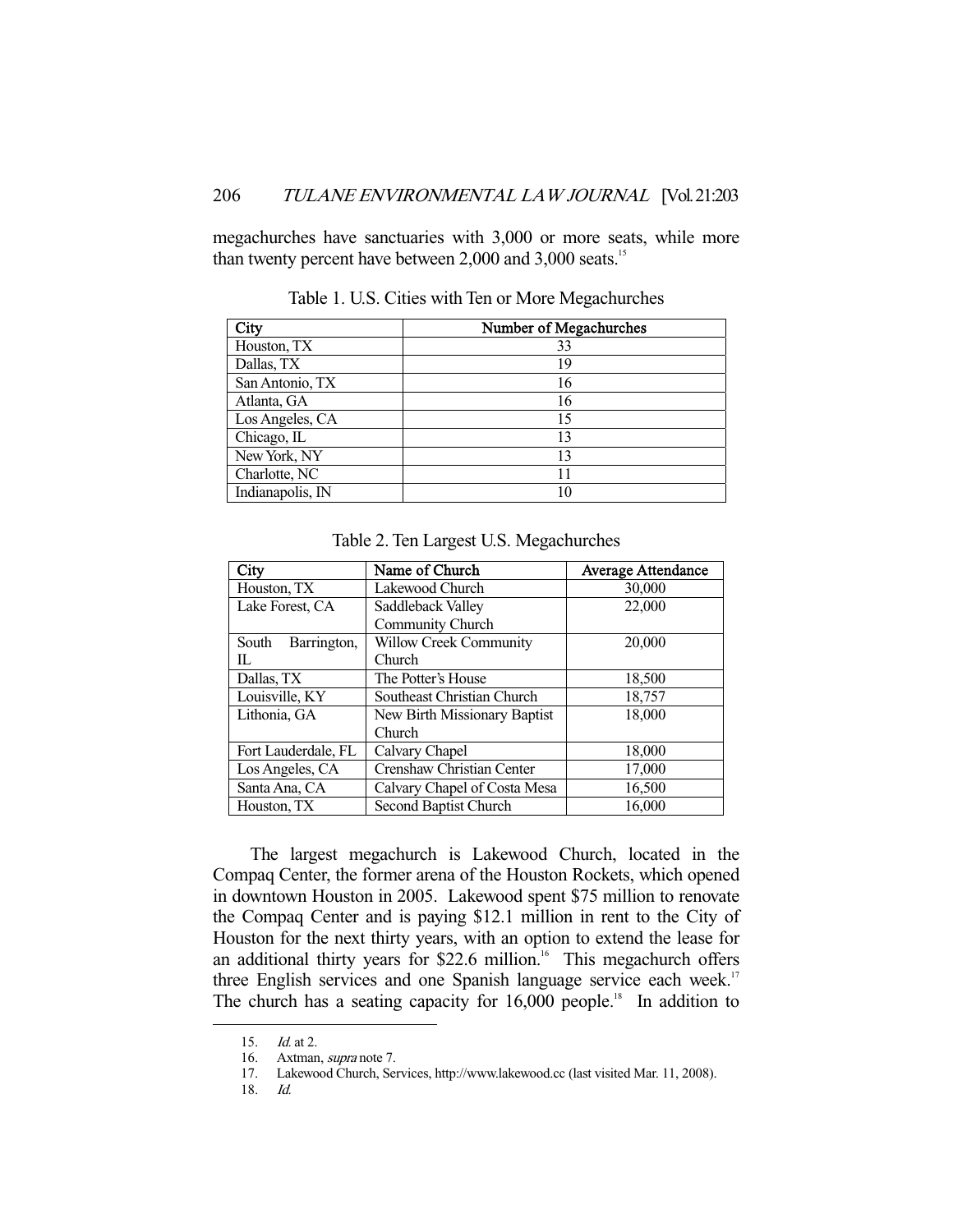church services, the church hosts a summer concert series with Christian bands and has a family life center with classes for children and adults, a bookstore, and a café.<sup>19</sup> Lakewood also broadcasts one of its weekly services to over  $140$  countries and via the Internet.<sup>20</sup>

 Megachurches such as Lakewood Church have found that the adaptive reuse of existing buildings can serve their needs. Other churches have found homes in other types of facilities. For example, HighPoint Church in Arlington, Texas, moved into the 423,000-squarefoot former Johnson and Johnson research and development campus in  $2004$ <sup>21</sup>. The renovated facility includes a 5,000-seat auditorium, a café, and a school. $22$ 

 Other megachurches build new facilities at an existing site, such as the Evangel Fellowship Church in Greensboro, North Carolina. In 2003, this Church built its Power Center, a church with 1,800 seats, a book store, and administrative offices.<sup>23</sup> After opening the church, it then opened a youth recreation center, Power Play, which includes a movie theater, bowling alley, snack bar, and basketball court.<sup>24</sup> The church hopes to buy a vacant neighborhood school to open the Evangel Fellowship Training School.<sup>25</sup>

 Other megachurches include a unique mix of activities. For example, The Community Church of Joy in Glendale, Arizona, sits on a 140-acre campus, has a sanctuary, day care, school, retirement village, fitness center, book store, and coffee shop, and plans to add a water park, Olympic aquatic center, hotel, and housing development.<sup>26</sup> The Fellowship Church in Grapevine, Texas, is one example of a church with a video arcade.<sup>27</sup> The church also offers a climbing wall and a bass fishing lake.<sup>28</sup> The idea is to make children want to come to church. Prestonwood Baptist Church in Plano, Texas, includes Preston World, a

 <sup>19.</sup> Id.

 <sup>20.</sup> Id.

<sup>21</sup> HighPoint Church, Our History, http://www.churchunusual.com/history.html (last visited Mar. 11, 2008).

 <sup>22.</sup> Id.

<sup>23</sup> Amy Kingsley, Residents Wary as Megachurch Expands Outreach Services, YES! WEEKLY, Jan, 1, 2007, available at http://www.yesweekly.com/main.asp?search=1&ArticleID= 2098&SectionID=1&SubSectionID=1&S=1.

 <sup>24.</sup> Id.

 <sup>25.</sup> Id.

 <sup>26.</sup> Community Church of Joy, Resources, http://www.joyonline.org (last visited Mar. 11, 2008).

<sup>27.</sup> Patricia L. Brown, Megachurches as Minitowns, N.Y. TIMES, May 9, 2002, available at http://www.nytimes.com/2002/05/09/garden/09CHUR.html?ex=1187150400&en=dd4950 be8363c3e7&ei=5070.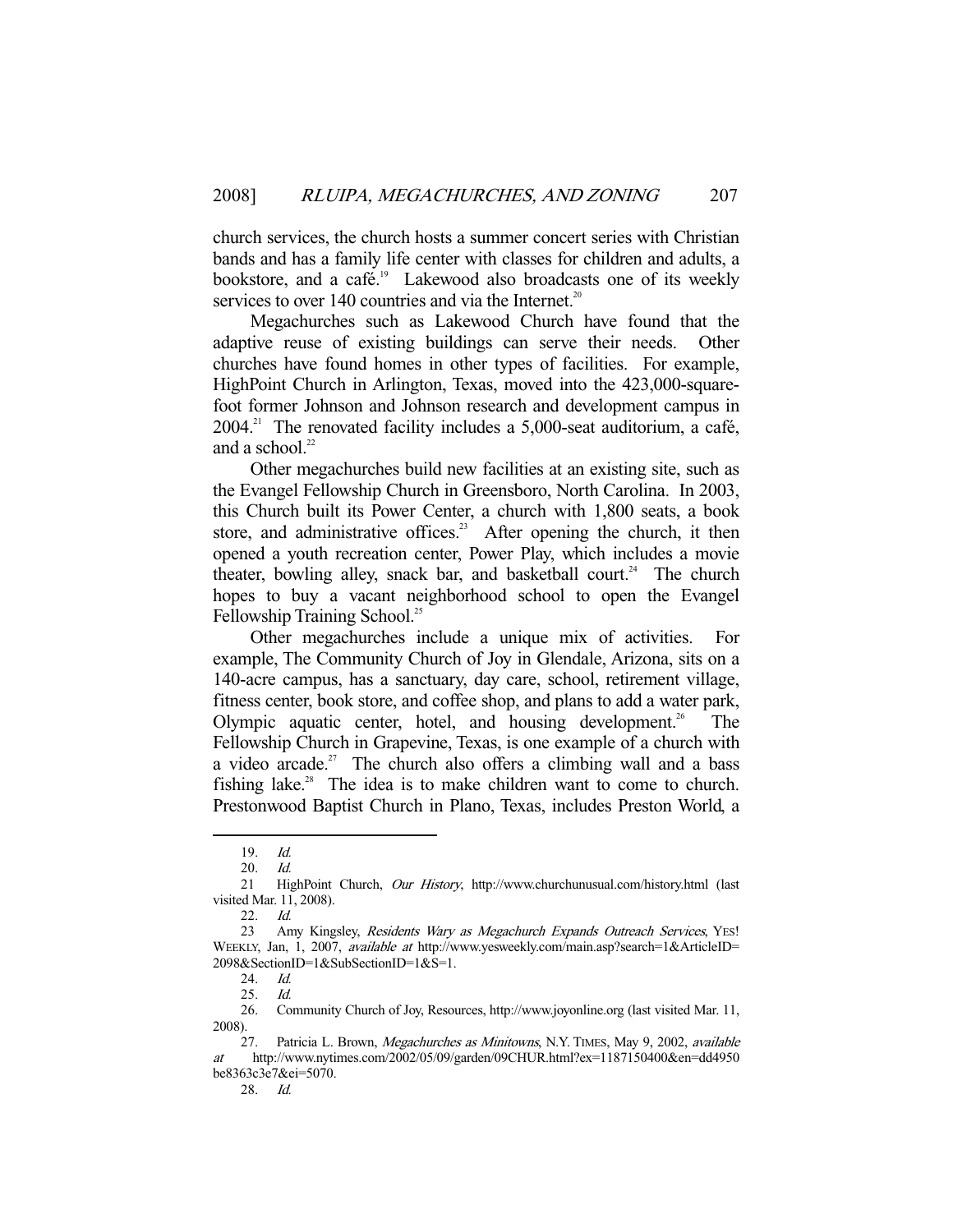youth center with a 1950s style diner, fitness center, coffee shop, food court, and ball fields in addition to more traditional church facilities.<sup>29</sup> This church has been modeled on the idea of a Main Street. The executive pastor reports that they are not a large church, but instead a small town. $30$ 

 Regional scale megachurches are of significant concern in communities where the churches are placed in a neighborhood setting. Residents have also raised concerns about the accessory uses that accompany a number of megachurches. Concerned neighbors have lobbied their local governments to put in place regulations that will prevent or minimize the effect of these large religious facilities. Neighbors complain that these churches are architectural eyesores, create traffic nightmares, and cause a burden on their neighborhoods.

 "There is a national movement to quash the continued growth or the concept of the megachurch . . . The word megachurch has negative connotations in this country. It frightens people," according to Jared Leland of the Becket Fund, which fights religious discrimination.<sup>31</sup> Lawsuits and public disputes over zoning of megachurches are increasing in regularity throughout the country.<sup>32</sup> There are examples across the United States of local governments and churches arguing over the appropriateness of regulating churches. For example, in 2006, Palm Beach County, Florida, proposed a zoning ordinance that would cap churches to 750 seats and 75,000 square feet in urban areas; 500 seats and 50,000 square feet in suburban areas, and 250 seats and 25,000 square feet in rural areas.<sup>33</sup> The county was overwhelmed with opposition from church members throughout the county. While the size cap failed, the county has moved forward to add new parking regulations that would limit the ability of churches to expand.<sup>34</sup> Pastor Avis Hill of Westgate Tabernacle Church argues that, "[t]here's a large number of people who feel like the county is being hostile toward the religious community. The county is misjudging us if they think we are just going to keep going to worship without saying or doing anything."<sup>35</sup> In Scottsdale, Arizona, residents express concern regarding the SonRise Community Church's plans to build a religious school, complaining that

 <sup>29.</sup> Id.

 <sup>30.</sup> Id.

 <sup>31.</sup> Mark Bergin, Bullied Pulpits, WORLD MAG., May 20, 2006, available at http://www. worldmag.com/articles/11864.

 <sup>32.</sup> Id.

 <sup>33.</sup> Id.

 <sup>34.</sup> Id.

 <sup>35.</sup> Id.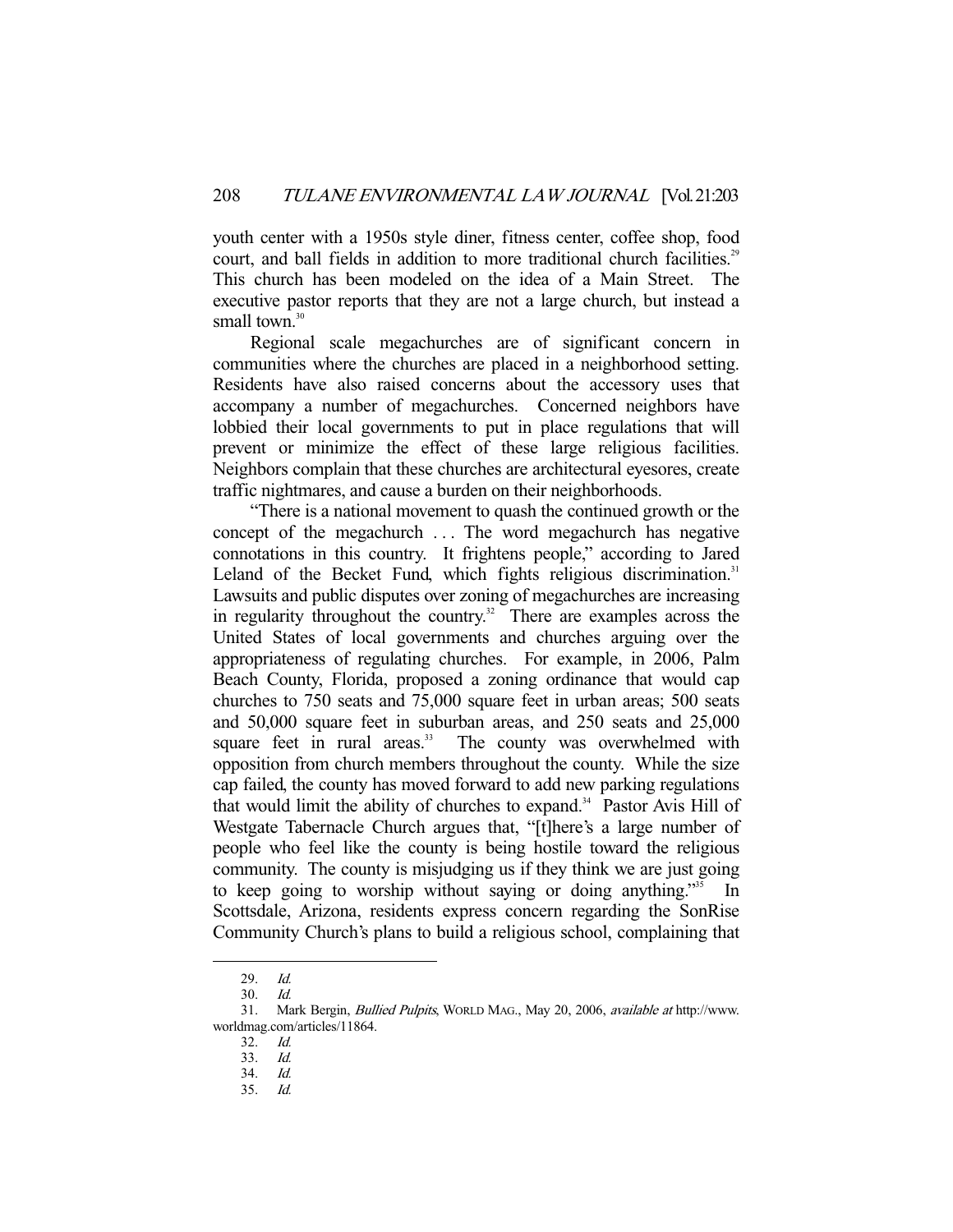the traffic would become excessive.<sup>36</sup> The City denied the conditional use permit for the school application.<sup>37</sup> The church sued, arguing that the denial of the conditional use permit violated RLUIPA.<sup>38</sup> After complaints from neighbors about excessive traffic, Fairfax County in Virginia told McLean Bible Church that it must discontinue its college bible classes because they violated the County Zoning Ordinance.<sup>39</sup> The church sued the county, arguing that they were a church not a college.<sup>40</sup>

 The increasing growth of megachurches across the United States and the passage of the Religious Land Use and Institutionalized Persons Act (RLUIPA) has created a challenge for planners to appropriately use land use controls for religious facilities. This Article presents an examination of the legal basis for land use regulation under RLUIPA, the types of regulatory controls local governments have put in place for megachurches in the face of RLUIPA, and offers recommendations for how local governments can legally and effectively regulate religious facilities.

#### II. LEGAL BASIS FOR REGULATING MEGACHURCHES

 While community residents have raised concerns about the impacts of megachurches and have called for increased regulations, RLUIPA has limited the ability of local governments to put in place land use regulations on religious facilities. Since the passage of RLUIPA, local governments have developed a variety of zoning responses to the act.<sup>41</sup> As seen in the introduction, churches have argued that zoning ordinance changes are a violation of RLUIPA. This Part discusses the events that led up to the passage of RLUIPA, court cases resulting from RLUIPA, and the legal implications for planning and zoning.

 The principal event that led to the passage of the RLUIPA was an abrupt change of course by the United States Supreme Court in the 1990 decision of *Employment Division, Department of Human Resources of Oregon v. Smith*.<sup>42</sup> Smith overruled what had been the basis of decisions for religious cases since the 1963 decision of *Sherbert v. Verner*.<sup>43</sup> In

 <sup>36.</sup> Id.

 <sup>37.</sup> Id.

 <sup>38.</sup> Id.

<sup>39.</sup> Maria Glod, Church Sues Fairfax County To Keep Religion Classes, WASH. TIMES, July 18, 2006, available at http://www.washingtonpost.com/wp-dyn/content/article/2006/07/17/ AR2006071701327.html.

 <sup>40.</sup> Id.

 <sup>41. 42</sup> U.S.C.A. § 2000cc(a) (2000).

 <sup>42. 494</sup> U.S. 872 (1990).

 <sup>43. 374</sup> U.S. 398 (1963).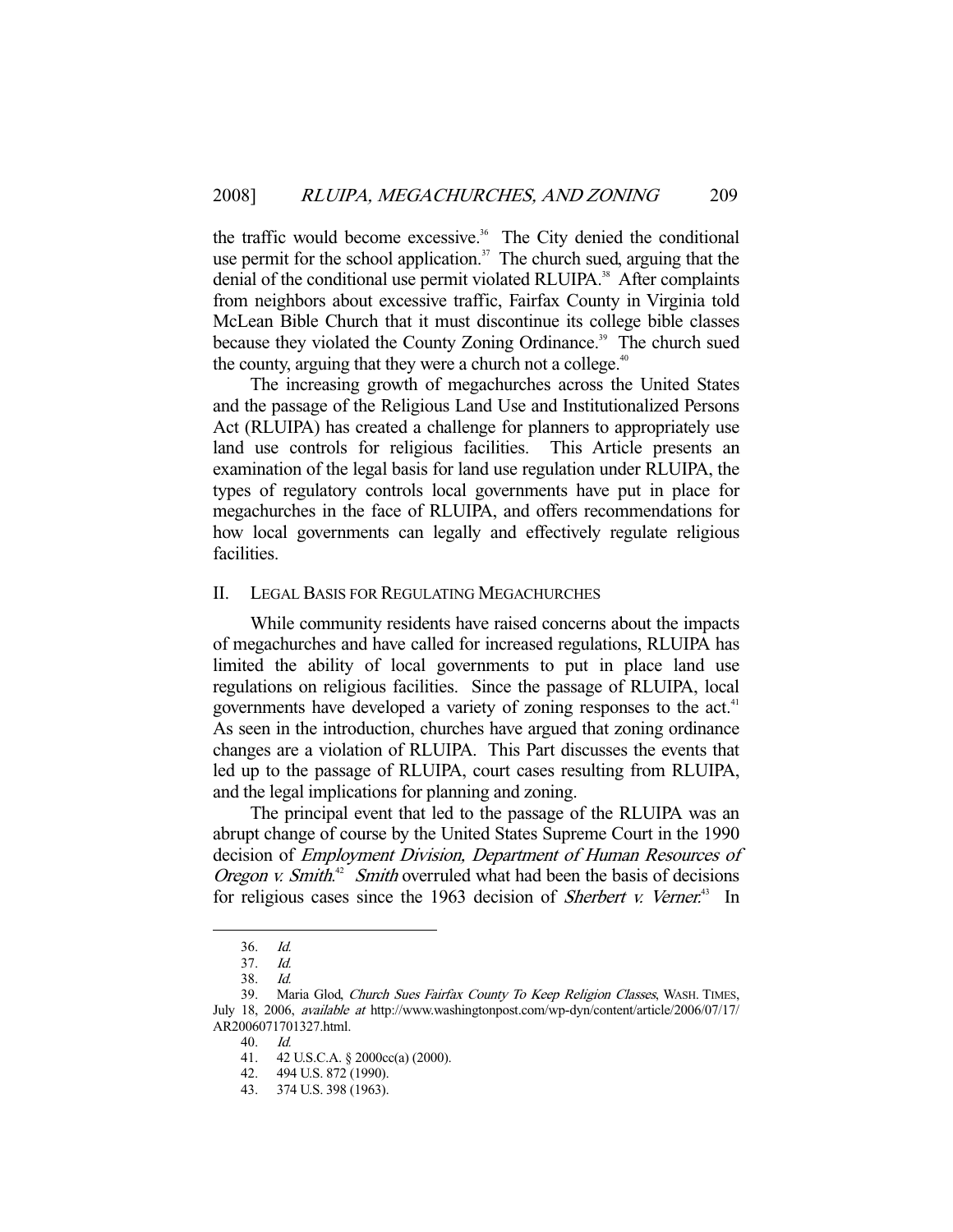Sherbert the Court advanced the doctrine that the constitutionality of laws and regulations affecting religion was to be decided on the effect the laws or regulations had.<sup>44</sup> The Sherbert test was in two parts: first, whether a law or regulation imposes any burden on the free exercise of religion, and second, whether some compelling state interest justifies the substantial infringement of an individual's free exercise rights.<sup>45</sup> It is important to recognize that effect on religion, not intent to affect religion, is the key, even though the requirement is neutral with respect to religion, and that the Court imposed the highest level of judicial scrutiny compelling state interest—on government regulation of religion.<sup>46</sup> Although there are different tests for different areas of regulation, the three most typical tests are the rational basis test (the most favorable to government—the plaintiff has the burden to show that governmental action was arbitrary, capricious, or unreasonable), intermediate scrutiny (the burden shifts to government to prove a substantial public purpose used in gender discrimination cases and some First Amendment areas as well as certain land use takings situations), and strict scrutiny (compelling state interest—used in racial discrimination cases, contentbased First Amendment cases, and in the *Sherbert* decision).<sup>47</sup>

The *Sherbert* ruling overturned a decision by a state unemployment commission to disallow unemployment compensation to a Seventh-Day Adventist who refused to work on Saturday and was discharged.<sup>48</sup> The state court ruled that the state's interest in administration of unemployment laws did not outweigh the employee's interest in the free exercise of her religion.<sup>49</sup> Unfortunately, there were no U.S. Supreme

 <sup>44.</sup> Id. at 404.

 <sup>45.</sup> Id. at 403, 406. Sherbert involved a Seventh-day Adventist who refused to work on Saturday and was thus deemed ineligible for unemployment benefits under a state requirement that a potential employee could not refuse to accept available suitable work without good cause. The Court ruled that the requirement was unconstitutional because it forced the plaintiff to choose between religion and receiving a check and that there were no serious administrative hurdles to dealing appropriately with this problem. *Id.* at 406, 408-09.

 <sup>46.</sup> Id. at 406-07.

 <sup>47.</sup> A complete listing of all the cases in which different tests are used is well beyond the scope of this Article. However, for a good example and explanation of the nature of the different tests and why they are used when different degrees of judicial deference are warranted, see City of Cleveland, Texas v. Cleburne Living Center, Inc., 473 U.S. 432 (1985).

 <sup>48.</sup> Sherbert, 374 U.S. at 410.

<sup>49.</sup> Id. at 408-09. Important cases following Sherbert dealt with similar issues of individuals being forced to choose between religion and state requirements. See Wisconsin v. Yoder, 406 U.S. 205, 208-09 (1972) (finding that an Amish church claimed successfully that school attendance requirements violated First Amendment rights); Thomas v. Review Bd. of Ind. Employment Sec. Div., 450 U.S. 707, 709, 720 (1981) (finding that an employee who quit a job producing weapons successfully argued that denial of unemployment benefits was unconstitutional because producing weapons violated his religious beliefs). Contra United States v. Lee,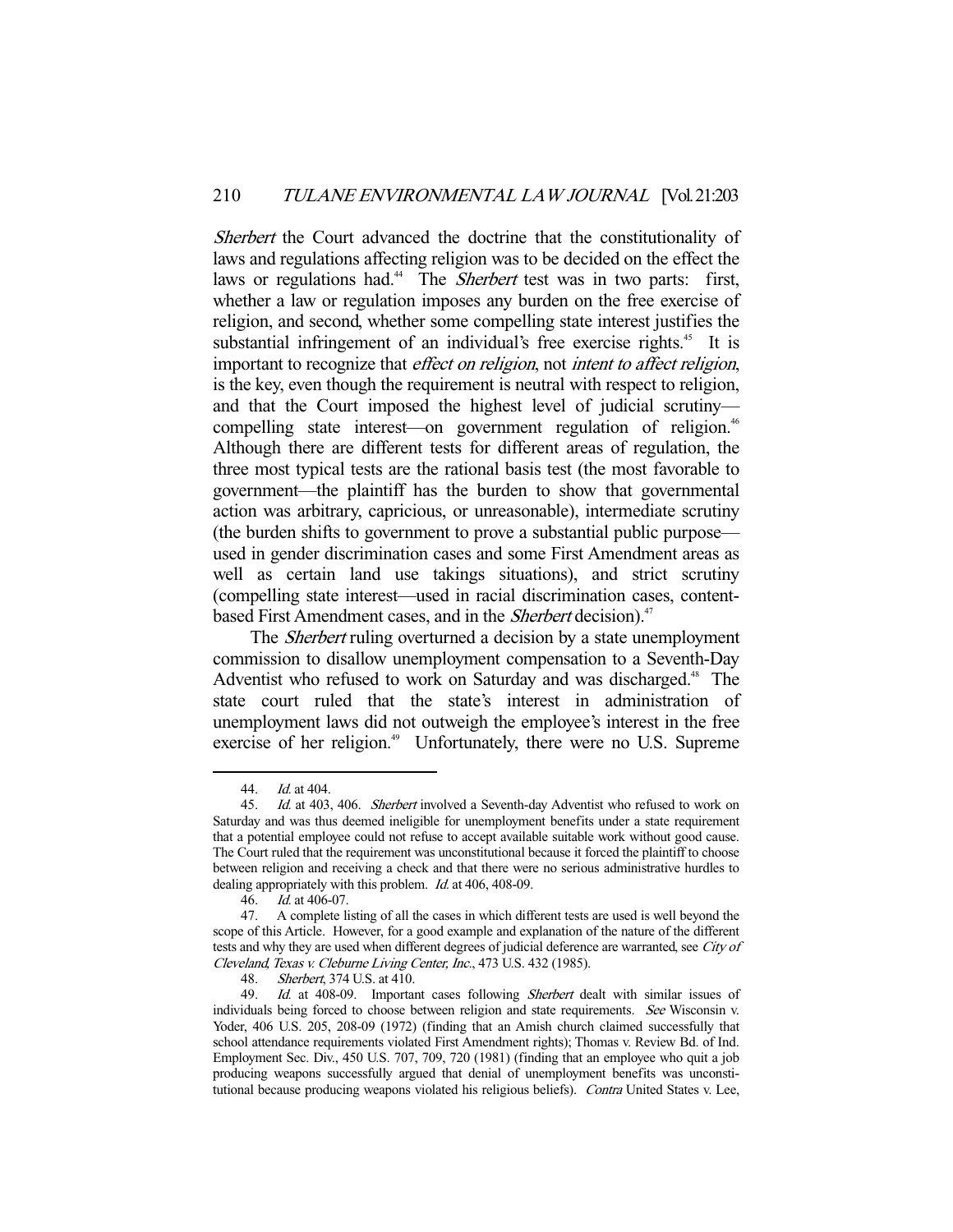Court decisions applying a balancing analysis. There were, however, two important lower court decisions. In Grosz v. City of Miami Beach, a court of appeals found that city's interest in neighborhood order and quiet outweighed the holding of religious services in a private home by an infirm but not immobile rabbi.<sup>50</sup> In *Lakewood*, *Ohio Congregation of* Jehovah's Witnesses, Inc. v. City of Lakewood, another appeals court upheld the refusal of a City to rezone a single family property for church use, concluding that the First Amendment does not require governments to make the best or cheapest land available for religious use.<sup>51</sup>

Sherbert remained the law until the Smith decision twenty-seven years later.<sup>52</sup> In *Smith*, the Court rejected the *Sherbert* effects test, which balanced religious belief and practice against a showing by the government of a compelling interest.<sup>53</sup> The *Smith* decision placed an emphasis on the intent of governmental regulation of religion.<sup>54</sup> Government could single out religious practices as long as prohibiting or burdening religious practice was not the object of regulation, but "merely the incidental effect of a generally applicable and otherwise valid provision, [in which case] the First Amendment has not been offended."<sup>555</sup> The Court concluded that such laws do not have to be justified by a compelling governmental interest.<sup>56</sup> The Court, however, did not specifically indicate another appropriate standard of review, though it would appear to be some sort of intermediate scrutiny test. If a law was not a general law of neutral applicability, then the compelling governmental interest test would still apply. Thus, in Church of the Lukumi Babalu Aye v. City of Hialeah, the Supreme Court overturned an ordinance that prohibited the ritual sacrifice of animals but exempted licensed establishments that slaughtered animals for food.<sup>57</sup> The Court ruled that the ordinance was not neutral with respect to religion and lacked by a compelling governmental interest.<sup>58</sup> Had all cruel animal practices been outlawed, then there would have been a neutral law.<sup>59</sup>

 52. Sherbert, 394 U.S. at 389. For a discussion of pre-Smith decisions, see Kenneth Pearlman, Zoning and the Location of Religious Establishments, 31 CATH. LAW. 314-45 (1988).

-

56. Id. at 883.

<sup>455</sup> U.S. 252, 254 (1982) (finding that an Amish farmer could not withhold social security tax payments).

 <sup>50. 721</sup> F.2d 729, 731, 741 (11th Cir. 1983), cert. denied, 469 U.S. 827 (1984).

 <sup>51. 699</sup> F.2d 303, 309 (6th Cir.), cert. denied, 464 U.S. 815 (1983).

<sup>53.</sup> Smith, 494 U.S. 872 883-84 (1990).

<sup>54.</sup> *Id.* at 882.

 <sup>55.</sup> Id. at 892.

 <sup>57. 508</sup> U.S. 520 (1993).

 <sup>58.</sup> Id. at 521.

 <sup>59.</sup> Id. at 521-22.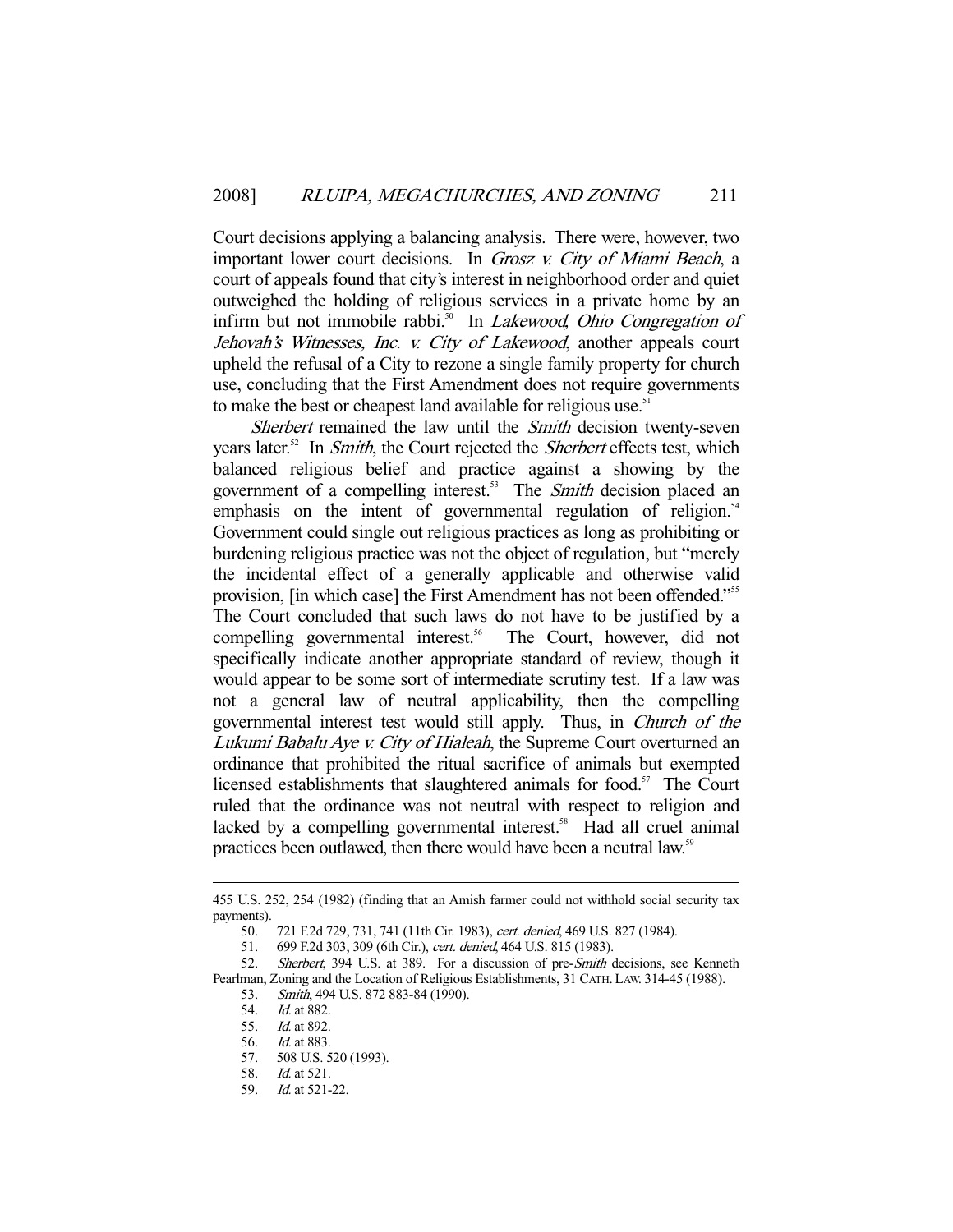The response to the *Smith* decision was swift. Congress passed the Religious Freedom Restoration Act of 1993 (RFRA).<sup>60</sup> The RFRA restored the compelling governmental interest test for laws that were nonetheless neutral toward religion if they substantially burdened religious practice.<sup>61</sup> The law applied to all levels of government, from the federal government to subdivisions of state governments. $62$  Its application could have a tremendous impact on land use laws, affecting everything from the location of religious institutions to their setbacks and related matters. In 1997, the law was declared unconstitutional with respect to its application to states and their subdivisions in City of Boerne v. Flores, where the Supreme Court rejected a claim that the City's refusal to allow the expansion of a church in an historic review district violated RFRA.<sup>63</sup> The Court ruled that Congress only had the power to enforce the Fourteenth Amendment (the basis for the Act), not to determine the substantive content of the Amendment.<sup>64</sup> The Court found that the Act did not identify state treatment of religious practices that were in violation of the Constitution and thus correctible by remedial action by Congress.<sup>65</sup> Unfortunately, because RFRA was declared unconstitutional on more general issues of governmental powers, it meant that the effect of RFRA on local zoning matters remained undetermined.

 Congress eventually responded by enacting the Religious Land Use and Institutionalized Persons Act of 2000 (RLUIPA) (thereby linking planners and prisoners inexorably together!).<sup>66</sup> In passing RLUIPA, Congress sought to avoid the issues raised in Boerne by identifying two areas in which Congress believes remedial legislation is necessary: land use and incarcerated persons. With respect to land use, Section  $(a)(1)$  of the Act provides:

General rule. No government shall impose or implement a land use regulation in a manner that imposes a substantial burden on the religious exercise of a person, including a religious assembly or institution, unless the government demonstrates that imposition of the burden on that person, assembly, or institution—

 <sup>60. 42</sup> U.S.C. § 2000bb (2003).

 <sup>61.</sup> Id.

 <sup>62.</sup> Id.

 <sup>63. 521</sup> U.S. 507 (1997).

 <sup>64.</sup> Id. at 508.

 <sup>65.</sup> Id. at 508-09. For a detailed discussion of RFRA, see Kenneth Pearlman & Stuart Meck, Land Use Controls and RFRA: Analysis and Predictions, 2-Fall NEXUS: J. OPINION 127, 147 (1997). That article was part of a symposium on Boerne.

 <sup>66. 42</sup> U.S.C.A. § 2000cc(a).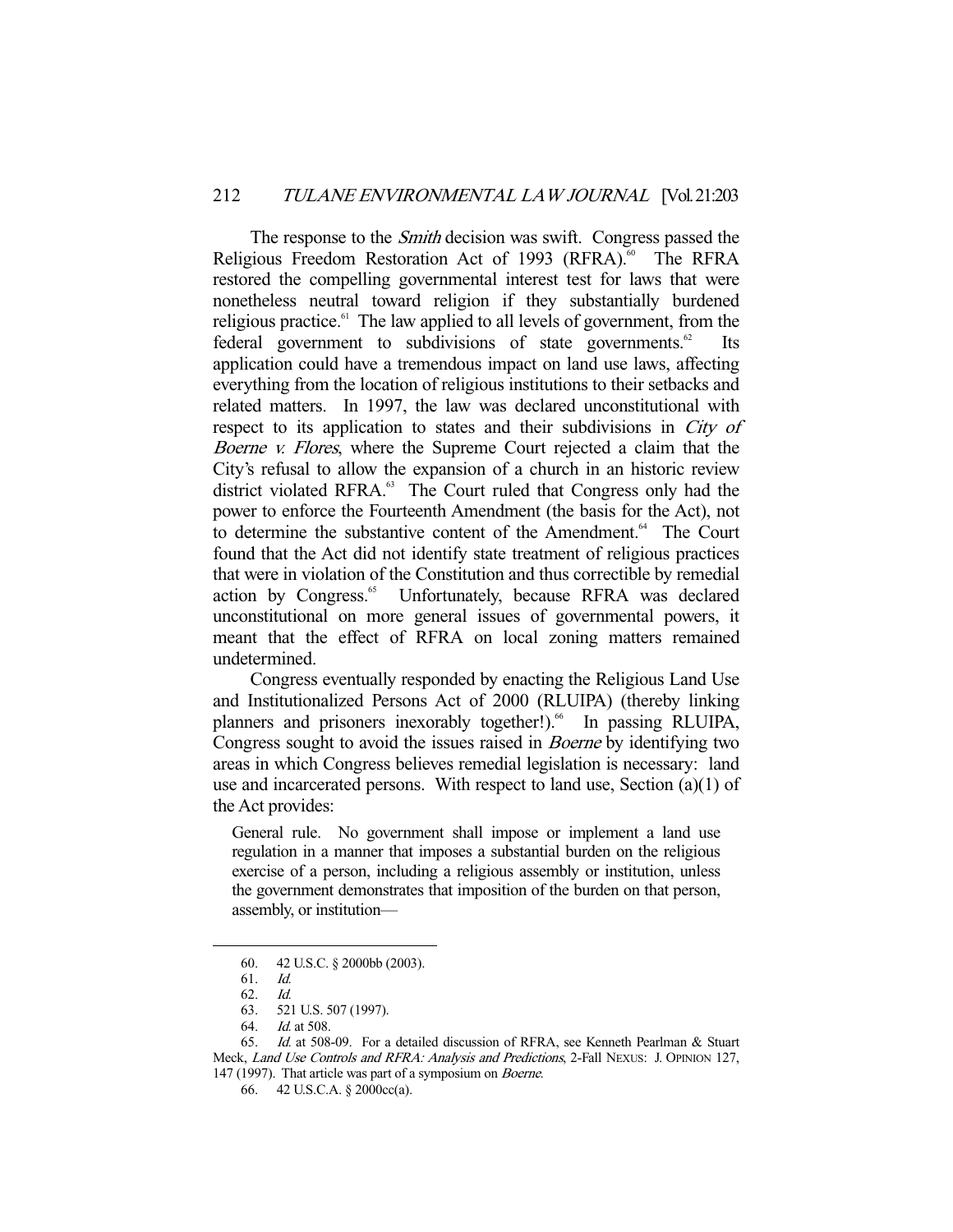- (A) is in furtherance of a compelling governmental interest; and
- (B) is the least restrictive means of furthering that compelling governmental interest.<sup>67</sup>

This rule means that the Act applies to land use regulations that impose substantial burdens on religious exercise unless the government can demonstrate that the regulation furthers, in the least restrictive manner, a compelling governmental interest. The Act also states that these restrictions apply to a land use system where there are "formal or informal procedures or practices that permit the government to make . . . individualized assessments of the proposed uses for the property involved."68 This individualized assessment is, of course, exactly what happens during the re-zoning process or in considering a request for a variance or a conditional use permit. Where subjective factors or criteria enter into a decision, a court is more likely to find an individual assessment. However, where general rules are applied neutrally and without subjective judgment, courts may make a finding of no individual assessment.<sup>69</sup> In addition, Section (b) of the Act prohibits treating religious institutions on less favorable terms than other institutions, prohibits banning religious assemblies entirely from a jurisdiction, and prohibits unreasonable limits and restrictions on religious assemblies, institutions, and structures within a jurisdiction.<sup>70</sup>

There are two principal issues that need to be resolved: first, the constitutionality of RLUIPA, and second, the extent to which RLUIPA will actually limit the ability of local officials to regulate religious institutions.

 As of this writing, the answer to the first issue, the constitutionality of RLUIPA, has not received a definitive answer from the Supreme Court. In *Cutter v. Wilkinson* the Court did uphold the constitutionality of the RLUIPA section pertaining to institutionalized persons.<sup>71</sup> However, the Court explicitly stated that "Section 2 [the land use section] of RLUIPA is not at issue here. We therefore express no view on the validity of that part of the Act."<sup>72</sup> In its decision, the Court held that there

<sup>67.</sup> *Id.* § 2000cc(a)(1)(A)-(B).

<sup>68.</sup> *Id.* § 2000cc(a)(2)(C).

 <sup>69.</sup> See, e.g., Lighthouse Community Church of God v. City of Southfield, No. 05-40220, slip op. at 3 (E.D. Mich., Mar. 7, 2007) (finding that where parking requirements are based on a consideration of all uses of a property and are simply added up, such a computation is not an individualized assessment, though a decision on an application for a variance from the parking requirements is an individualized assessment).

 <sup>70. 42</sup> U.S.C.A. § 2000cc(b).

 <sup>71. 544</sup> U.S. 709 (2005).

 <sup>72.</sup> Id. at 716.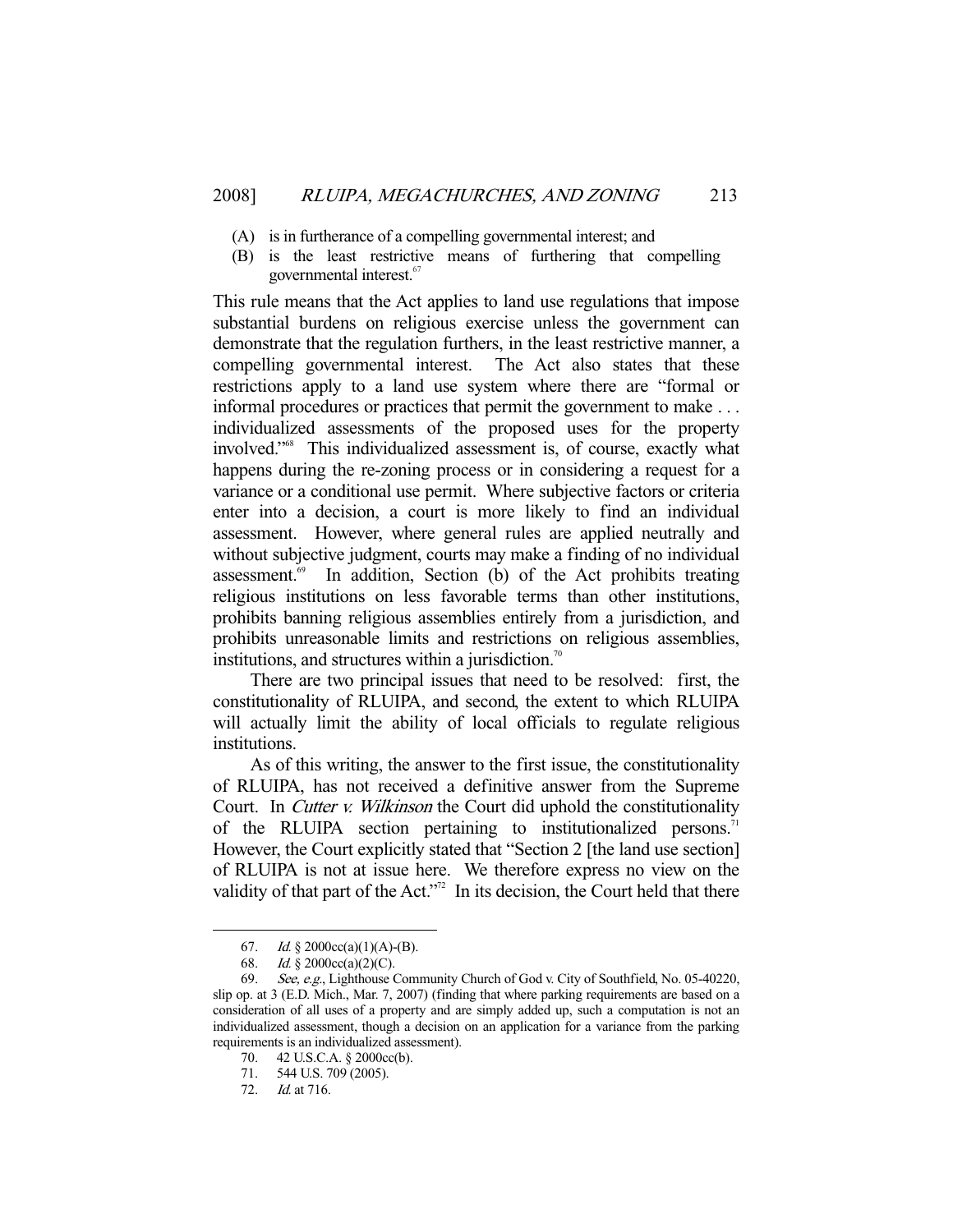was room in the Constitution for legislative action that was neither compelled by the Free Exercise Clause not prohibited by the Establishment Clause.<sup>73</sup> Further, it held that RLUIPA as it applied to institutionalized persons prevented governmental action that created exceptional burdens on private religious exercise.<sup>74</sup> In addition, the Court noted that the government had accommodated other religious exercise in institutions such as the military, where discipline and order was important.<sup>75</sup> Finally, the Court recognized that the Act did not discriminate among bona fide religious faiths.<sup>76</sup> An important concern of the Court was that prisoners are dependent upon government to be able to exercise their religious rights, something that is quite different in the land use area. $77$ 

 Legal activity with respect to the land use provisions of RLUIPA has been slower in moving up the court system. Decisions in the courts of appeals have been few and not wholly conclusive. The United States Court of Appeals for the Seventh Circuit held that RLUIPA is constitutional on its face, though not necessarily in all applications.<sup>78</sup> The majority of district courts that have considered the constitutionality question have upheld RLUIPA and the language of most courts of appeals cases has been favorable.79

 Assuming that RLUIPA is ultimately held constitutional, the key question becomes the extent to which RLUIPA will limit the ability of local governments to regulate religious establishments. In the context of this Article, this means whether auxiliary uses associated with megachurches—e.g., restaurants, hotels, hospitals, schools, movie theaters—can be regulated, and to what extent.

At the moment there is little guidance on the subject.<sup>80</sup> The language of the statute raises two major concerns. First, what is a religious exercise? Second, when is there a substantial burden on a religious exercise? As to the first question, the statute does not provide meaningful guidance on what can constitute a religious exercise. An

 <sup>73.</sup> Id. at 719.

 <sup>74.</sup> Id. at 720.

 <sup>75.</sup> Id. at 722.

 <sup>76.</sup> Id. at 723-24.

<sup>77.</sup> *Id.* at 725-26.

 <sup>78.</sup> Charles v. Verhagen, 348 F.3d 601, 609 (7th Cir. 2003).

<sup>79.</sup> See Beckett Fund for Religious Liberty, http://www.becketfund.org (last visited Mar. 11, 2008).

 <sup>80.</sup> Although RLUIPA and the Free Exercise clause contain different language, courts will look to First Amendment Supreme Court jurisprudence for guidance concerning RLUIPA. See Christian Methodist Episcopal Church v. Montgomery, No. 4:04-CV-22322-RBH, slip op. at 5 (D.S.C., Jan. 18, 2007).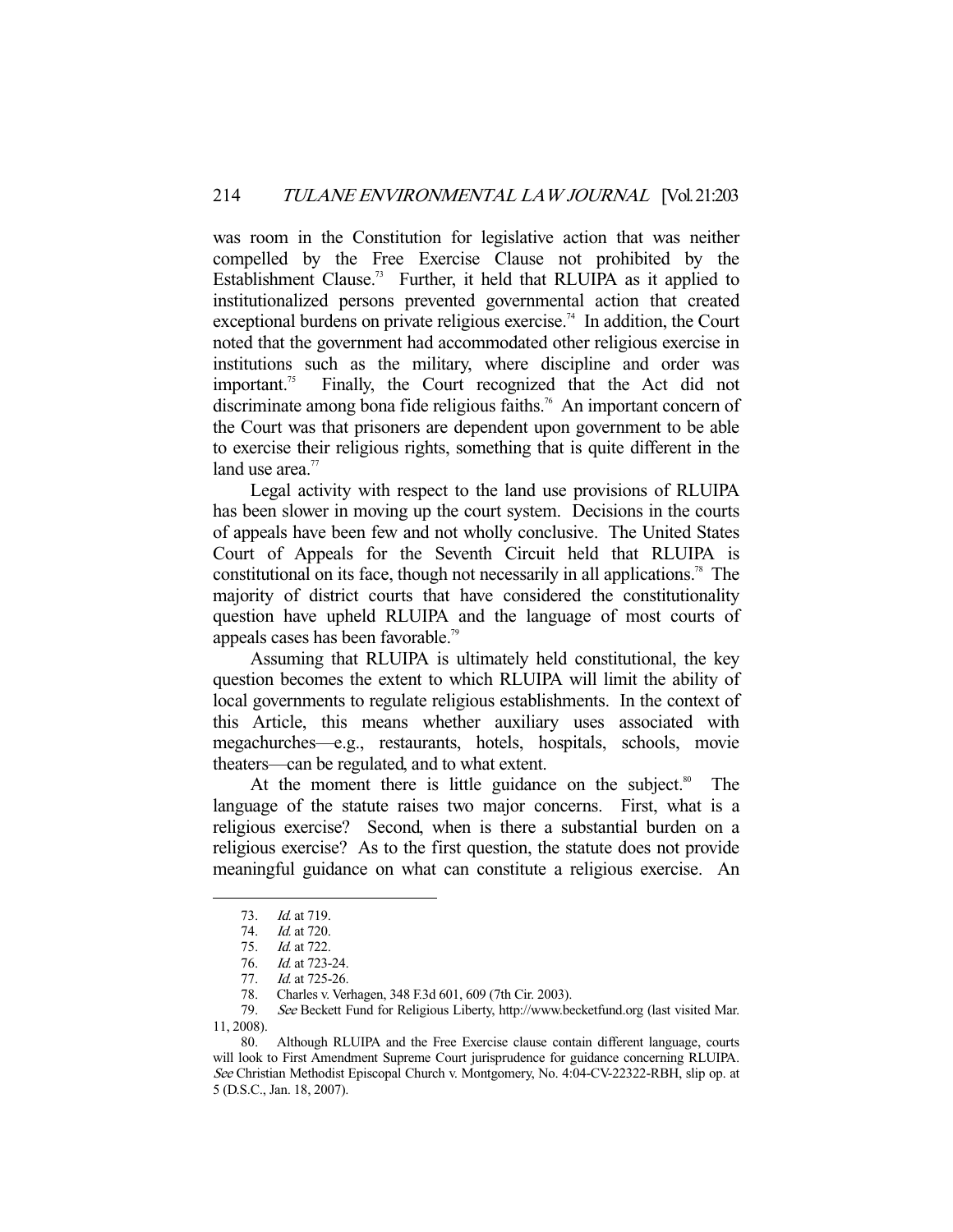excellent case that examines many of the issues discussed in this Article is a Michigan appellate court decision, Shepard Montessori Center Milan  $v.$  Ann Arbor Charter Township. $81$ <sup>th</sup> The appellate court initially concluded that RLUIPA did not render churches immune from compliance with local zoning procedures:

In the land use context, Congress made several findings that shed some light on the present matter. Senators Hatch and Kennedy co-sponsored RLUIPA; they stated:

This Act does not provide religious institutions with immunity from land use regulation, nor does it relieve religious institutions from applying for variances, special permits or exceptions, hardship approval, or other relief provision in land use regulations, where available without discrimination and unfair delay.

 In many cases, real property is used by religious institutions for purposes that are comparable to those carried out by other institutions. While recognizing these facilities may be owned, sponsored or operated by a religious institution, or may permit a religious institution to obtain additional funds to further its religious activities, this alone does not automatically bring these activities or facilities within the bill's definition or [sic] religious exercise.

 The legislative history of RLUIPA states that it "is only the use, building or conversion for religious purposes that is protected and not other uses or portions of the same property." For example:

 [I]f a commercial enterprise builds a chapel in one wing of the building, the chapel is protected if the owner is sincere about its religious purposes, but the commercial enterprise is not protected. Similarly, if religious services are conducted once a week in a building otherwise devoted to secular commerce, the religious services may be protected but the secular commerce is not.<sup>82</sup>

 To be a religious exercise, a use need not be central to a religion's belief structure. Although the use must be intended for religious use, the extent of this requirement is not defined. In the *Shepard Montessori* decision, the court concluded that a faith-based primary school was such a religious use, a conclusion with which it is difficult to argue.<sup>83</sup> One question that needs to be answered is whether a sincerely held religious belief that an activity is a religious exercise is sufficient for a court to

 <sup>81.</sup> Shepard Montessori Ctr. v. Ann Arbor Charter Twp., 675 N.W.2d 271 (Mich. App. 2003).

<sup>82.</sup> Id. at 278-79 (citations omitted).

<sup>83.</sup> Id. at 280-81. But see Grace United Methodist Church v. City of Cheyenne, 451 F.3d 643, 664 (10th Cir. 2006) (concluding that the operation of a proposed day care center was not the exercise of a sincere religious belief and thus would be in violation of the city's land use regulations).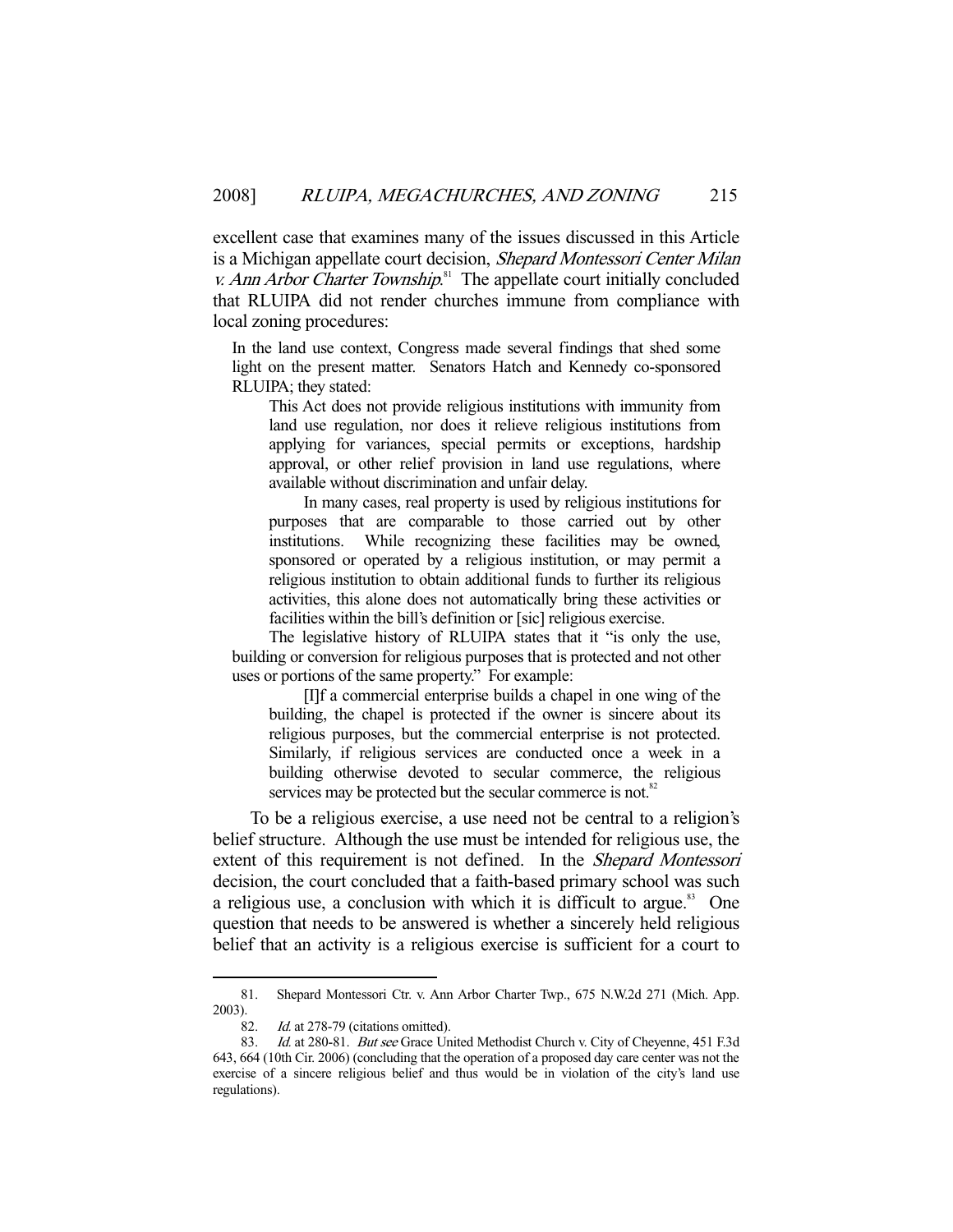accept the conclusion. If so, then the major concern becomes what constitutes a substantial burden on the religious exercise. Courts have developed two different tests on this point.

The *Shepard Montessori* court stated:

 The more difficult question is whether plaintiff introduced sufficient evidence to allow reasonable minds to differ with respect to whether defendants imposed a "'substantial burden'" on this religious exercise. The substantial burden must be based on a "'sincerely held'" religious belief. In Lyng v. Northwest Indian Cemetery Protective Ass'n, the Supreme Court indicated that for a governmental regulation to substantially burden religious activity, it must have a tendency to coerce individuals into acting contrary to their religious beliefs. Conversely, a government regulation does not substantially burden religious activity when it only has an incidental effect that makes it more difficult to practice the religion. Thus, for a burden on religion to be substantial, the government regulation must compel action or inaction with respect to the sincerely held belief; mere inconvenience to the religious institution or adherent is insufficient.<sup>84</sup>

Thus, the burden as laid down in this decision is that government regulation must compel or coerce action or inaction before it can be overturned on the basis of RLUIPA.<sup>85</sup> A number of other courts have adopted a similar standard.<sup>86</sup> The leading federal case on this point is Midrash Sephardi, Inc. v. Town of Surfside.<sup>87</sup> Under this decision, it is sufficient to show that a coercive change in conduct occurred as a result of the regulation.<sup>88</sup> How restrictive this approach to government regulation is unclear, but under the language of Shepard Montessori governments can still regulate even if the regulation creates inconvenience.<sup>89</sup> Before it can be disallowed, the regulation must "put . . . undue pressure on adherents to alter their behavior and to violate their beliefs in order to obtain government benefits."<sup>90</sup>

 A more restrictive standard has found favor with some courts. In Civil Liberties for Urban Believers v. City of Chicago, the Seventh Circuit ruled that for a regulation to be voided because of RLUIPA it

<sup>84.</sup> Shepard Montessori Ctr., 675 N.W.2d at 281 (citations omitted); see Episcopal Students Found. v. City of Ann Arbor, 341 F. Supp. 2d 691 (E.D. Mich. 2004) (finding that a restriction on a proposed expansion to offer concerts and other social events to create a spiritual community does not violate RLUIPA).

 <sup>85.</sup> Episcopal Students Found., 341 F. Supp. 2d at 709.

<sup>86.</sup> See Guru Nanak Sikh Soc'y of Yuba City v. County of Sutter, 456 F.3d 978, 988 (9th Cir. 2006).

 <sup>87. 366</sup> F.3d 1214 (11th Cir. 2004).

 <sup>88.</sup> Id. at 1227.

<sup>89.</sup> Shepard Montessori Ctr., 675 N.W.2d at 281.

 <sup>90.</sup> Westchester Day Sch. v. Vill. of Mamaroneck, 504 F.3d 338, 348 (2d Cir. 2007).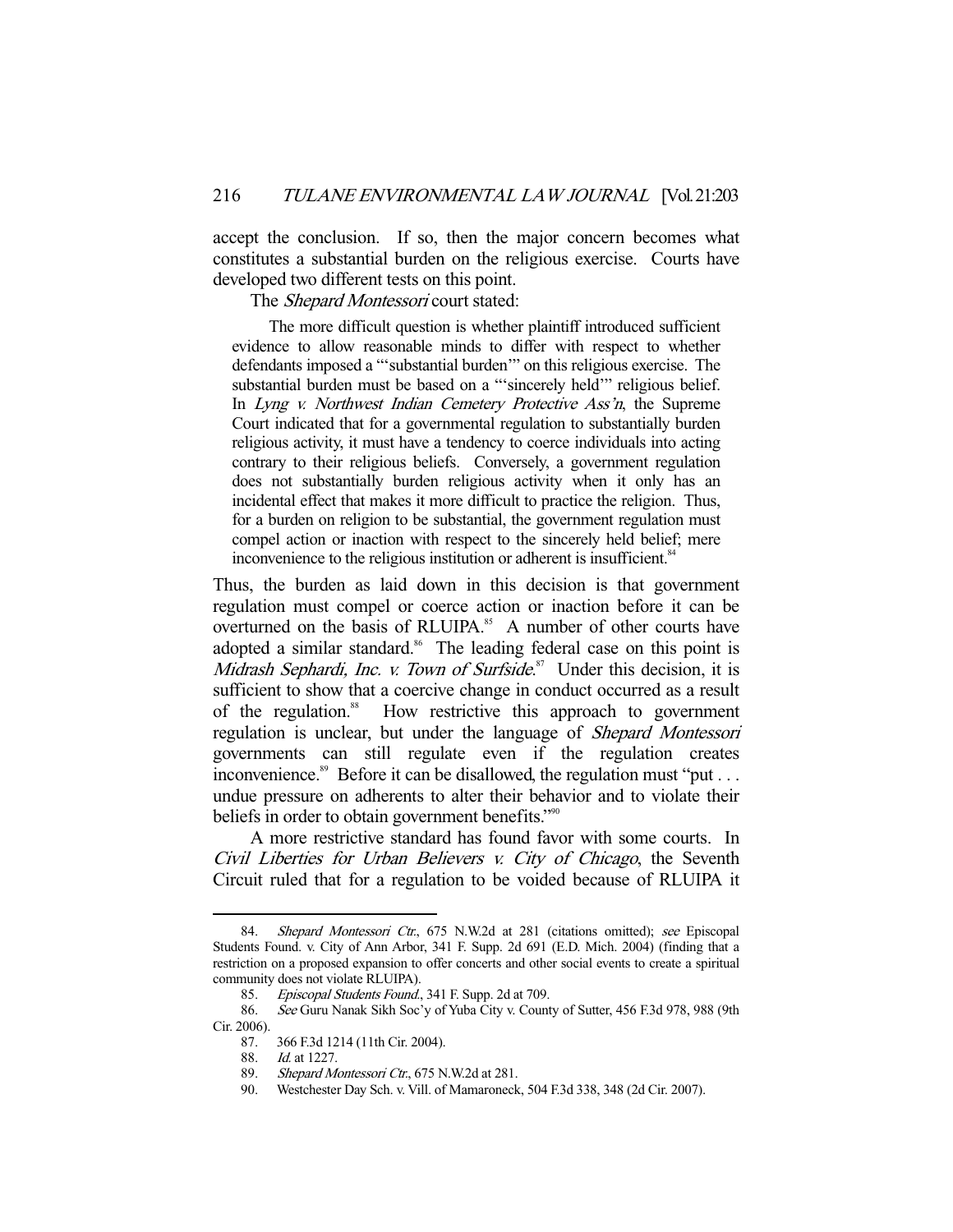would have to render religious exercise impracticable.<sup>91</sup> Under this standard, RLUIPA would be less of a barrier to local government regulation. $92$ 

 Even if the first standard is ultimately adopted by most courts, it is still fair to conclude that RLUIPA may not act as a bar to regulation of the auxiliary activities of megachurches. Indeed, in a recent federal appellate decision, the United States Court of Appeals for the Ninth Circuit in Guru Nanak Sikh Society of Yuba City v. County of Sutter, adopted the weaker standard and quoted language in an earlier decision holding "for a land use regulation to impose a 'substantial burden," it must be 'oppressive' to a 'significantly great' extent.<sup>93</sup> That is, a 'substantial burden' on 'religious exercise' must impose a significantly great restriction or onus upon such exercise."<sup>94</sup> Guru Nanak found for the plaintiff in a decision in which the denials of two conditional use applications for a temple were found to amount to a RLUIPA violation because they inhibited the sect's religious exercise by making it unlikely that they would ever get approval, especially since they met the zoning requirements or regulations and had agreed to all of the conditions that the planning board wanted to impose.<sup>95</sup> It can hardly be argued that restrictions on many types of accessory megachurch activities are "oppressive" to a "significantly great extent" in the exercise of the religion, as opposed to inconvenience.

 Indeed, it is fair to say that most of the RLUIPA decisions overturning local restrictions do so in situations in which principal religious uses are discouraged or prohibited from being located within jurisdictions or within specific districts. "The need for religious institutions to have the ability to develop 'a physical space adequate to their needs and consistent with their theological requirements' is at the heart of the RLUIPA's land-use provisions."<sup>96</sup> Other decisions upholding

 <sup>91.</sup> Civil Liberties for Urban Believers v. City of Chicago, 342 F.3d 752, 761 (7th Cir. 2003).

<sup>92.</sup> *Id.; see Lighthouse Inst. for Evangelism, Inc. v. City of Long Branch, 510 F.3d 253* (3d Cir. 2007); San Jose Christian Coll. v. City of Morgan Hill, 360 F.3d 1024 (9th Cir. 2004).

 <sup>93.</sup> Guru Nanak Sikh Soc'y of Yuba City v. County of Sutter, 456 F.3d 978 (9th Cir. 2006) (quoting San Jose Christian Coll., 360 F.3d at 1034); cf. Elsinore Christian Ctr. v. City of Lake Elsinore, 197 F. App'x 718, 719 (9th Cir. 2006).

<sup>94.</sup> Guru Nanak Sikh Soc'y, 456 F.3d at 988 (quoting San Jose Christian Coll., 360 F.3d at 1034).

 <sup>95.</sup> Id.

 <sup>96.</sup> Church of the Hills of Bedminster v. Twp. of Bedminster, No. Civ. OS-3331(SRC), slip op. at 5 (D.N.J. Feb. 24, 2006) (quoting 146 CONG. REC. § 7774-01, 7774 (daily ed. July 27, 2000) (joint statement of Sen. Hatch and Sen. Kennedy on the Religious Land Use and Institutionalized Persons Act of 2000)).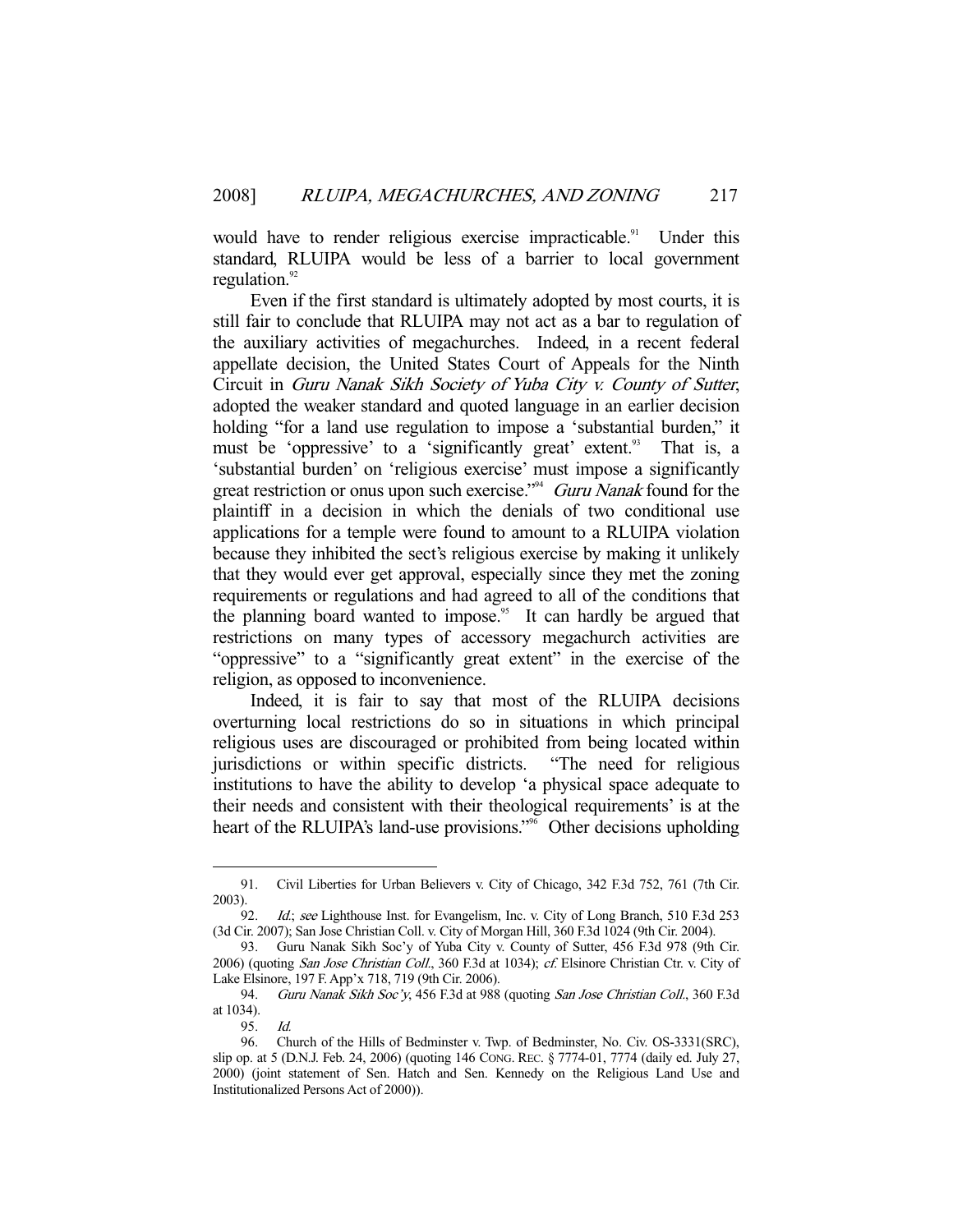RLUIPA involve issues of space and expansion. Thus, one court has held that a parish center that contains a kitchen, office space, a social hall, and handicapped bathrooms is part of a religious exercise and that lot limitation requirements and setback lines may violate RLUIPA absent a compelling interest. $\frac{97}{10}$  The same court also noted that the parish center would serve as a meeting place for the parish counsel, would include an office for religious education, and could facilitate gatherings related to church services that would, in the process, alleviate crowding in the rectory.<sup>98</sup> There was also a finding by the local board of zoning adjustment that this would constitute a substantial burden.<sup>99</sup> Furthermore, restrictions that require churches to hold religious activities away from the church or double up on services may well constitute a substantial burden.<sup>100</sup> On the other hand, courts may well require governments to give serious consideration to expansion of uses in already existing structures, but not necessarily for any extension for the building out of administrative offices that a church desires.<sup>101</sup> Similarly, RLUIPA will not automatically bar a jurisdiction from declining a permit for a school addition, although religious schools do fall under the protection of RLUIPA.<sup>102</sup> Nor is a religious organization exempt from complying with local zoning procedures, such as making applications for special use permits.<sup>103</sup>

 Recent court decisions have permitted regulation of a number of different types of situations. The United States Court of Appeals for the Eleventh Circuit has upheld a separation requirement of 1,000 feet for all nonagricultural or residential uses in an agricultural district, applied to a religious institution as not creating a substantial burden or violating the equal treatment provisions of RLUIPA.<sup>104</sup> This is the case whether there is a substantial burden on religious practice or not. It has been held that

 <sup>97.</sup> See Mintz v. Roman Catholic Bishop of Springfield, 424 F. Supp. 2d 309, 311 (D.C. Mass. 2006).<br>98. *I* 

 $Id.$  at 319.

 <sup>99.</sup> Id. at 322.

 <sup>100.</sup> Cathedral Church of the Intercessor v. Inc. Village of Malverne, No. CV02- 2989(TCD)(MO), slip op. at 8 (E.D.N.Y. Mar. 6, 2006).

 <sup>101.</sup> Castle Hills First Baptist Church v. City of Castle Hills, No. SA-01-CA-1149-RF, slip op. at 11 (W.D. Tex. Mar. 17, 2004); Cathedral Church of the Intercessor Inc. v. Malverne, 353 F. Supp. 2d 375, 393 (E.D.N.Y. 2005).

 <sup>102.</sup> See Westchester Day Sch. v. Vill. of Mamaroneck, 386 F.3d 183, 190 (2d Cir. 2004) (declining to extend RLUIPA to any school case); see also Westchester Day Sch. v. Mamaroneck, 504 F.3d 338, 352-53 (2d Cir. 2007).

 <sup>103.</sup> Christian Methodist Church v. Montgomery, No. 4:04-CV-22322-RBH, slip op. at 9 (D.S.C. Jan. 18, 2007).

 <sup>104.</sup> Primera Iglesia Bautista Hispana of Boca Raton, Inc. v. Broward County, 450 F.3d 1295, 1307, 1313-14 (11th Cir. 2006).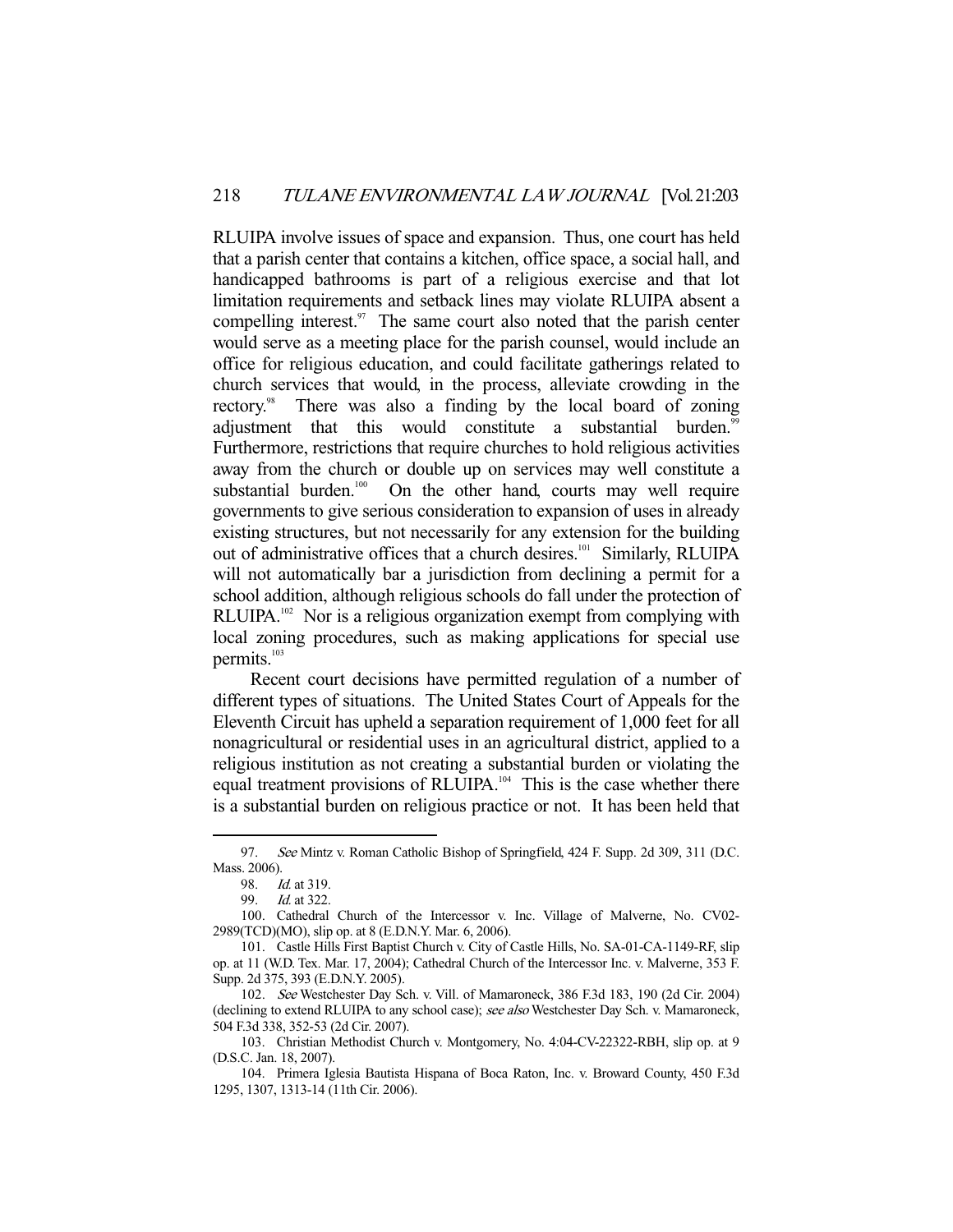requiring a special exception to have a religious usage in a district does not, by itself, violate RLUIPA, absent a showing that a property is unique or the only available property.<sup>105</sup> Further, local governments do not have to permit a church to locate wherever it desires. If there is a significant amount of land available in other districts, then denial of a permit may not necessarily violate RLUIPA.<sup>106</sup> A court has held that RLUIPA does not require local jurisdictions to allow a church any amount of parking it desires, even if parking is part of a seriously held belief to increase church membership. $107$  Further, a religious institution must show why it is substantially burdened. A church that was allowed to build a 55,000 square-foot project must demonstrate why this constitutes a substantial burden, when its current membership (120) is far lower than a membership (800-1000) that would require  $55,000$  square feet.<sup>108</sup> On the other hand, where a church needed to expand a religious school and there were no other opportunities available, refusal to allow the expansion can constitute a substantial burden.<sup>109</sup> It has also been held that the use of eminent domain does not fall within the purview of RLUIPA.<sup>110</sup> Moreover, the mere requirement to file a Planned Unit Development (PUD) application has been held not to violate RLUIPA.111

 Additionally, where a local government treats a religious institution under less than equal terms with other similar uses, then such treatment will violate the equal terms provision of RLUIPA.<sup>112</sup> For example, if a community's zoning ordinance permits organizations such as private clubs, civic and fraternal organizations, and theaters in a specific district but prohibits religious institutions, then it will have violated RLUIPA because it ignores the purpose of the RLUIPA's equal terms provisions.<sup>113</sup>

 <sup>105.</sup> Hollywood Cmty. Synagogue Inc. v. City of Hollywood, Florida, 430 F. Supp. 2d 1296, 1338-39 (S.D. Fla. 2006).

 <sup>106.</sup> Petra Presbyterian Church v. Vill. of Northbrook, 409 F. Supp. 2d 1001, 1007 (N.D. Ill. 2006); Lighthouse Inst. for Evangelism, Inc. v. City of Long Branch, 406 F. Supp. 2d 507, 518 (D.N.J. 2005).

 <sup>107.</sup> Castle Hills First Baptist Church v. City of Castle Hills, No. SA-01-CA-1149-RF, slip op. at 11 (W.D. Tex. Mar. 17, 2004).

 <sup>108.</sup> Vision Church v. Vill. of Long Grove, 468 F.3d 975, 992 (7th Cir. 2006), cert. denied, 128 S. Ct. 77 (2007).

 <sup>109.</sup> Westchester Day Sch. v. Vill. of Mamaroneck, 504 F.3d 338, 352-53 (2d Cir. 2007).

 <sup>110.</sup> Faith Temple Church v. Town of Brighton, 405 F. Supp. 2d 250, 254 (W.D.N.Y. 2005); St. John's United Church of Christ v. City of Chicago, 401 F. Supp. 2d 887, 899-900 (N.D. Ill, 2005).

 <sup>111.</sup> San Jose Christian Coll. v. City of Morgan Hill, 360 F.3d 1024, 1032 (9th Cir. 2004).

 <sup>112. 42</sup> U.S.C. § 2000cc(b) (2000).

 <sup>113.</sup> New Life Ministries v. Charter Twp. of Mt. Morris, No. 05-74339, slip op. at 4-5 (E.D. Mich. Oct. 12, 2006).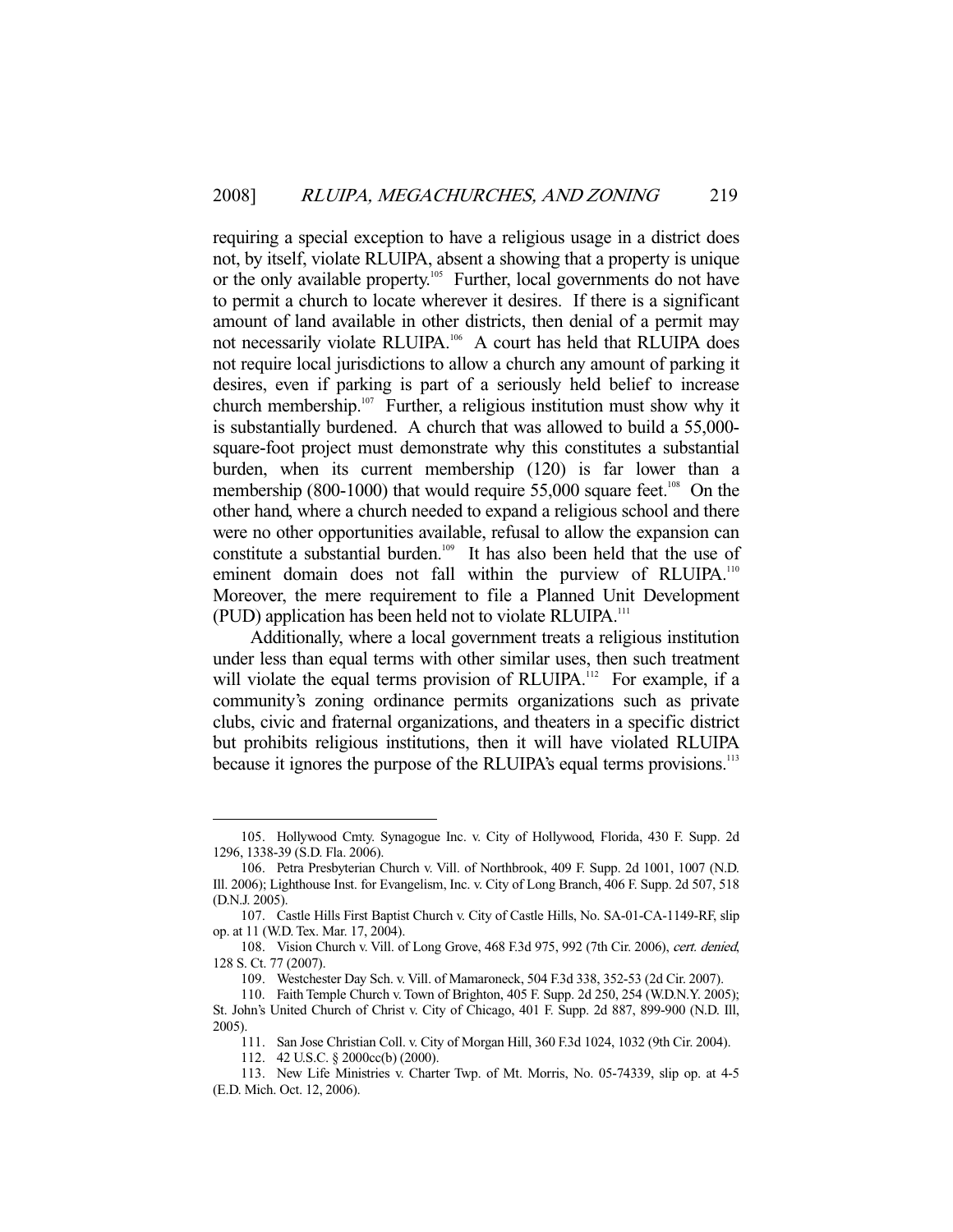There does seem to be a dispute as to whether the "substantial burden" requirement is applicable to the equal treatment provision.<sup>114</sup>

 What becomes apparent in reading the existing decisions is that they are highly fact intensive. RLUIPA is limited to circumstances of individualized determination, and in many cases it is difficult to generalize from a given outcome. The posture of the religious organization or the government may bear heavily on each decision. Even the extent to which one is willing to work with the other may be important. Unfortunately, there are no significant decisions bearing on the megachurch situation. One author, recognizing this lack, has called for Congress to consider amending RLUIPA to handle the auxiliary use problems by allowing it to be used only where an auxiliary use is "shown to substantially relate to the religious, educational, or charitable mission of that religious institution."115 The present authors believe that this would be helpful, but that ultimately the courts are going to have to confront the issues of megachurches and their auxiliary uses. To a large extent, the cases indicate that courts are not going to give carte blanche to religious institutions. For example, in Petra Presbyterian Church v. Village of Northbrook, Judge Posner, writing for a panel of the Seventh Circuit, ruled that a

ban on churches in [an] industrial zone cannot in itself constitute a substantial burden on religion, because then every zoning ordinance that did not permit churches everywhere would be a prima facie violation of RLUIPA. Religious organizations would be better off if they could build churches anywhere, but denying them so unusual a privilege could not reasonably be thought to impose a substantial burden on them.... Unless the requirement of substantial burden is taken seriously, the difficulty of proving a compelling governmental interest will free religious organizations from zoning restrictions of any kind (citations omitted).<sup>116</sup>

A church, the court concluded, would have to show that exclusion from a particular zone created a substantial hardship because of the paucity of other available land.117 If plenty of land was available and there was no violation of the less favorable terms requirement, then there would be no

 <sup>114.</sup> Compare Midrash Sephardi, Inc. v. Town of Surfside, 366 F.3d 1214, 1228-31 (11th Cir. 2004) (finding no substantial burden required), with Lighthouse Institute for Evangelism v. City of Long Branch, 406 F. Supp. 2d 507, 516 (D.N.J. 2005) (finding that a substantial burden is required).

 <sup>115.</sup> Sara C. Galvan, Beyond Worship: The Religious Land Use and Institutionalized Persons Act of 2000 and Religious Institutions' Auxiliary Uses, 24 YALE L. & POL'Y REV. 207, 236 (2006).

 <sup>116.</sup> Petra Presbyterian Church v. Vill. of Northbrook, 489 F.3d 846, 581 (7th Cir. 2007). 117. Id.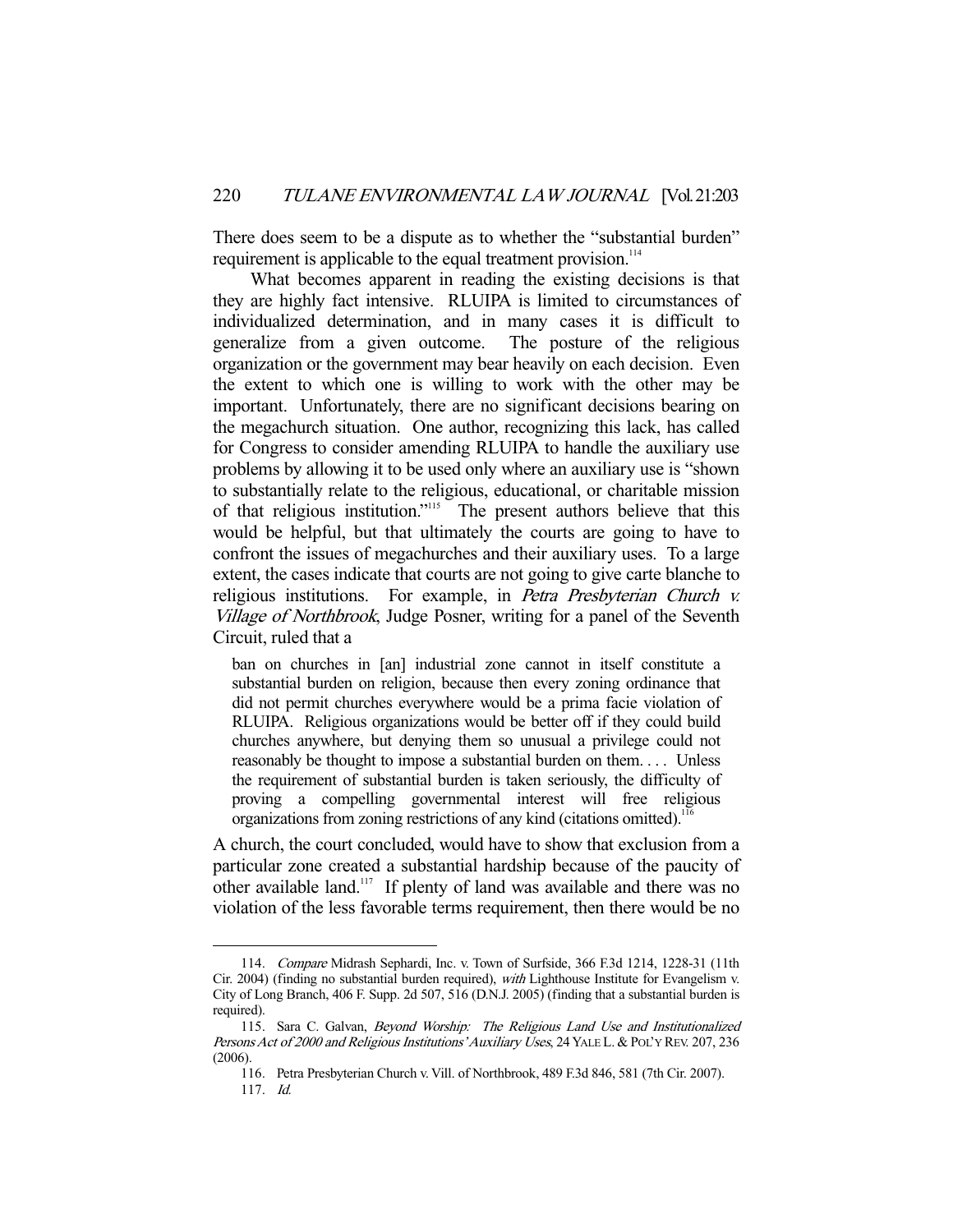substantial hardship.<sup>118</sup> Ultimately, a rule of reason should prevail, especially where the auxiliary uses are not traditional to religious usage. After reviewing the current status of RLUIPA in the courts, the authors reviewed how cities surveyed are applying this statute in their zoning ordinances.

#### III. SURVEY METHODOLOGY

 While the U.S. Supreme Court has yet to rule on a case related to land use and RLUIPA, other courts have provided guidance. To gain an understanding of the types of regulations used by local governments across the United States, a survey was developed and sent by e-mail or Web site to government officials in every city in the United States known to have a megachurch, according to the Hartford Institute for Religious Research. A total of 440 cities are known to have a megachurch. These cities were selected because communities with one or more megachurches were expected to be the most likely to have considered a regulatory response to them. Of these 440 cities, 260 had a contact email address or Web form on the city Web site for a planner. Each of the 260 cities was contacted, requesting that a qualified staff member complete the survey. If a city did not respond, a reminder message was sent. A total of 119 cities responded, for a forty-six percent response rate.

| <b>Responding City</b> | <b>Responding City</b> | <b>Responding City</b> |
|------------------------|------------------------|------------------------|
| Anchorage, AK          | Columbus, GA           | New Hope, MN           |
| Hoover, AL             | Gainesville, GA        | Plymouth, MN           |
| Little Rock, AR        | Griffin, GA            | Richfield, MN          |
| Lowell, AR             | Marietta, GA           | Springfield, MO        |
| Chandler, AZ           | Norcross, GA           | Billings, MT           |
| Glendale, AZ           | Woodstock, GA          | Cary, NC               |
| Phoenix, AZ            | Cedar Falls, IA        | Durham, NC             |
| Tucson, AZ             | West Des Moines, IA    | Raleigh, NC            |
| Anaheim, CA            | Bloomington, IL        | Fargo, ND              |
| Corona, CA             | Chicago, IL            | Lincoln, NE            |
| Covina, CA             | Hoffman Estates, IL    | Medford, NJ            |
| Diamond Bar, CA        | Oak Brook, IL          | Albuquerque, MN        |
| Folsom, CA             | Rock Island, IL        | Henderson, NV          |
| Garden Grove, CA       | Rockford, IL           | Canton, OH             |
| Lemon Grove, CA        | Carmel, IN             | Cincinnati, OH         |
| Long Beach, CA         | Hammond, IN            | Cleveland, OH          |
| Los Gatos, CA          | Noblesville, IN        | Columbus, OH           |

Table 3. Responding Communities

118. Id. at 851-52.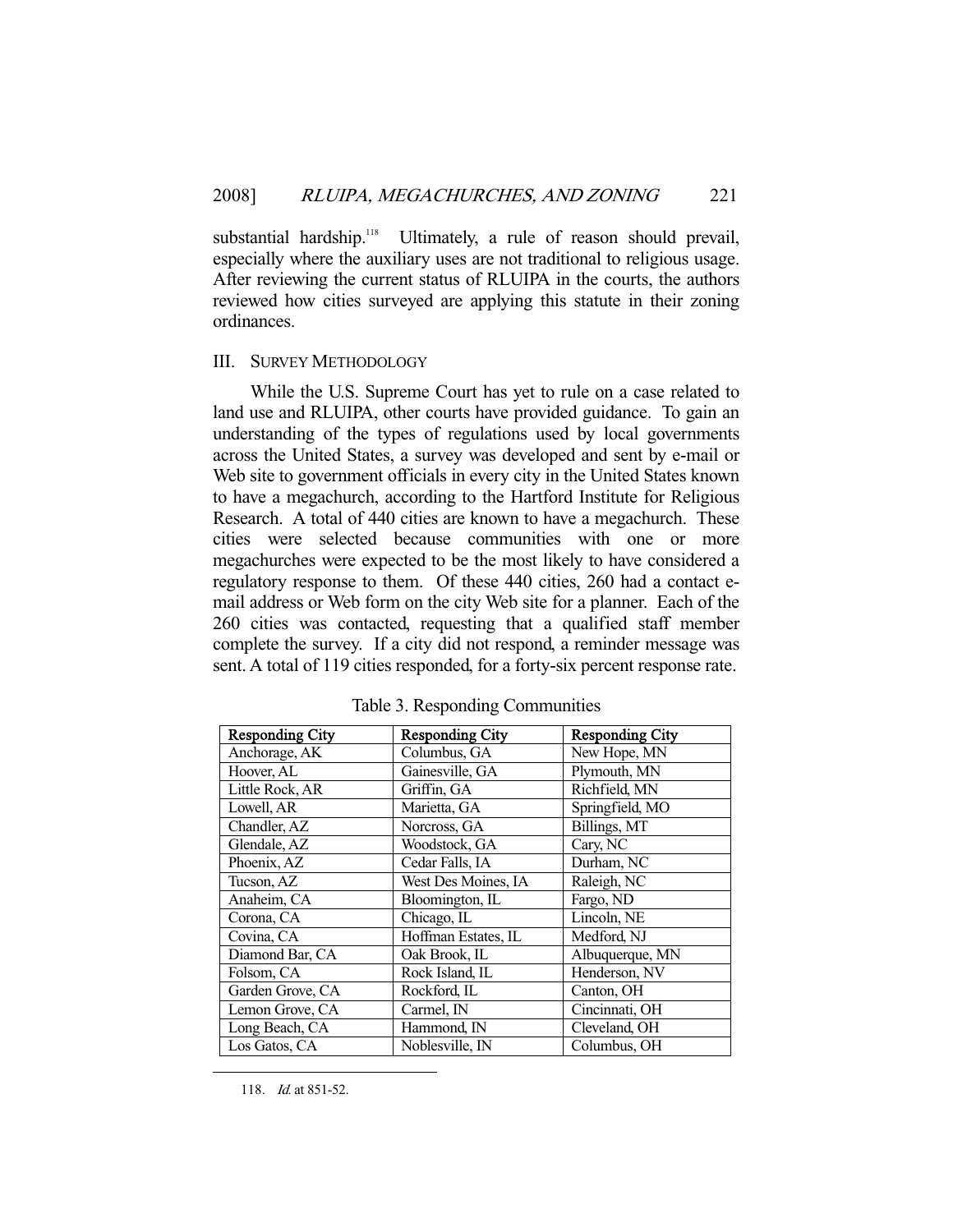| <b>Responding City</b> | <b>Responding City</b> | <b>Responding City</b> |
|------------------------|------------------------|------------------------|
| Oakland, CA            | South Bend, IN         | Dayton, OH             |
| Oceanside, CA          | Olathe, KS             | Grove City, OH         |
| Palo Alto, CA          | Louisville, KY         | Mansfield, OH          |
| Redlands, CA           | Owensboro, KY          | Broken Arrow, OK       |
| Rialto, CA             | Lexington, MA          | Oklahoma City, OK      |
| Riverside, CA          | Auburn Hills, MI       | Gresham, OR            |
| Roseville, CA          | Cascade Township, MI   | Salem, OR              |
| Santa Cruz, CA         | Grand Rapids, MI       | Columbia, SC           |
| Santa Fe Springs, CA   | Grandville, MI         | Mount Pleasant, SC     |
| Colorado Springs, CO   | Holland, MI            | Spartanburg, SC        |
| Longmont, CO           | Kalamazoo, MI          | Memphis, TN            |
| Wheat Ridge, CO        | Kentwood, MI           | Nashville, TN          |
| Boca Raton, FL         | Troy, MI               | Cedar Hill, TX         |
| Fort Myers, FL         | Anoka, MN              | Killeen, TX            |
| Gainesville, FL        | Apple Valley, MN       | Norfolk, VA            |
| Lake Worth, FL         | <b>Bloomington MN</b>  | Roanoke, VA            |
| Lakeland, FL           | Brooklyn Park, MN      | Vienna, VA             |
| Largo, FL              | Burnsville, MN         | Virginia Beach, VA     |
| Longwood, FL           | Eden Prairie, MN       | Everett, WA            |
| Margate, FL            | Golden Valley, MN      | Mountlake Terrace, WA  |
| Tampa, FL              | Lakeville, MN          | University Place, WA   |
| Alpharetta, GA         | Maplewood, MN          | Brookfield, WI         |
|                        |                        | Green Bay, WI          |

 The survey asked questions about the planners' knowledge of RLUIPA, whether they have modified their ordinance related to religious institutions since the passage of RLUIPA, the number of megachurches in their community, the kinds of controls the city was using to deal with them, and their sense of the success of their approach. Each responding community was asked to provide a copy of their regulations for religious institutions if they had amended their regulations since the passage of RLUIPA. Thirty-three communities (twenty-eight percent of respondents) reported a modification. Each of the thirty-three communities were asked to provide an electronic copy of their regulations for religious institutions. Twenty-seven communities provided a copy or Web link to their regulations and an additional two ordinances were identified through a Web search. These ordinances were analyzed to determine if they are in compliance with RLUIPA.

#### IV. SURVEY RESULTS

 The survey revealed that there are significant variances in terms of knowledge about how RLUIPA impacts land use regulation and in the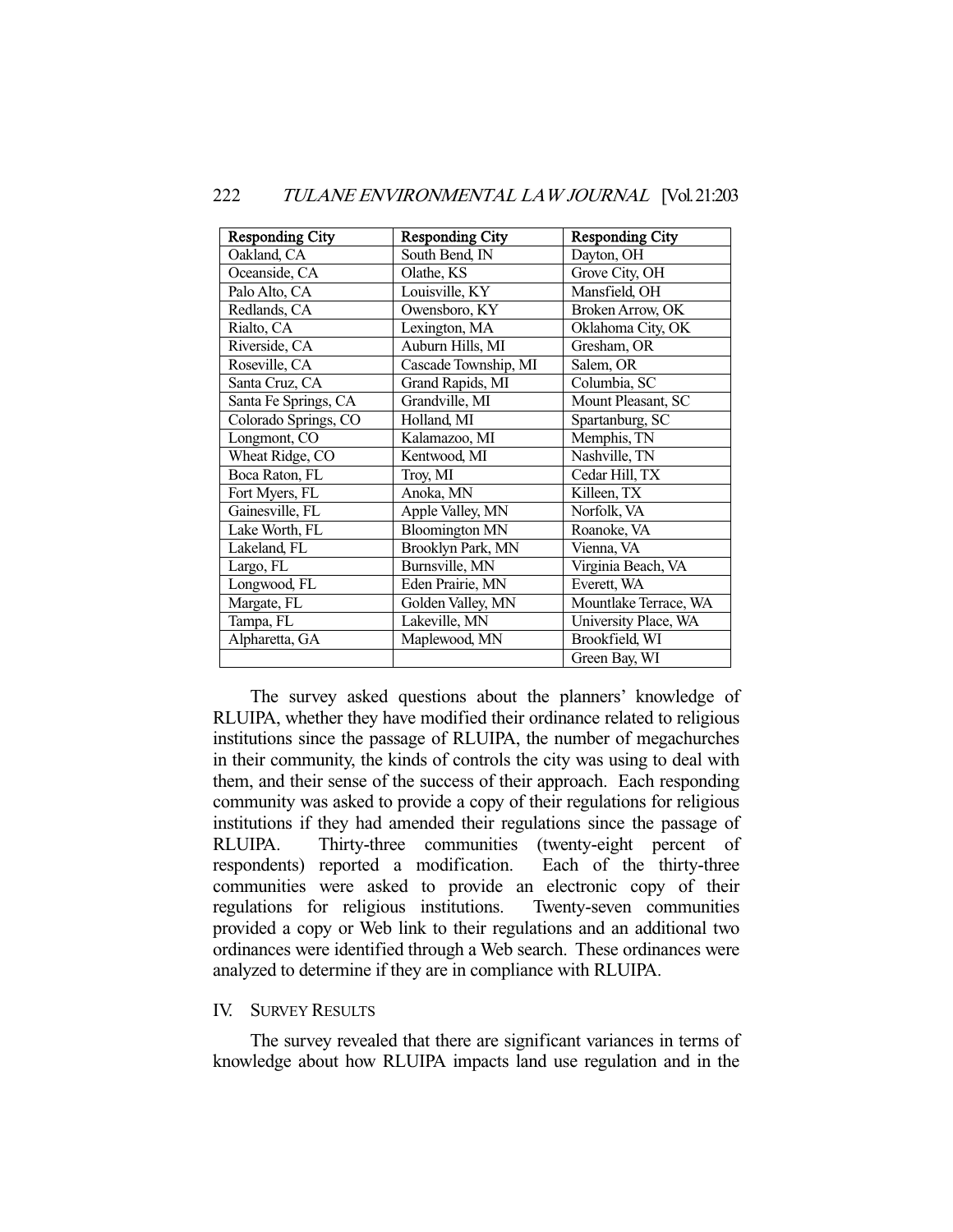approaches taken by communities to regulate religious facilities in the face of megachurch development.

 To begin, planners were asked if they are familiar with the laws affecting free exercise of religion prior to the RLUIPA. Sixty-seven percent reported that they are familiar with RFRA. Planners were then asked "Do you understand the zoning limitations put in place by the Religious Land Use and Institutionalized Persons Act?" Sixty-two percent responded that they do understand the zoning limitations, while twenty-three percent were unsure. This result indicates that a number of planners need further information about RLUIPA and how it impacts their land use regulations.

 All of the communities surveyed have one or more megachurches in their community. Respondents were asked about the types of supplemental uses on the site of each religious facility. The megachurches in the study cities have a variety of supplemental uses, as shown in Table 4. For example, eight of the communities report that one or more of their megachurches have a restaurant. The term "restaurant" can mean a number of things. Many megachurches offer a coffee shop where members can purchase coffee and pastries, while others go further—for example, the Brentwood Baptist Church in Houston, Texas, includes a McDonald's.<sup>119</sup>

 Fitness centers are becoming more common. For example, the Southeast Christian Church in Louisville, KY, with an average weekly attendance of 18,000, provides a 50,000-square-foot activities center that includes sixteen basketball courts, a health club, and a rock climbing wall.<sup>120</sup> The church also includes a restaurant, bank, shops, and a school.<sup>121</sup> Southeast Church has been deliberately designed like a shopping mall, with the sanctuary as the anchor tenant.<sup>122</sup> The church has large hallways, a concert-hall sized atrium with glass elevators,

 <sup>119.</sup> Brown, supra note 27. Unfortunately, there are no decisions that deal with the question of regulation of a restaurant as an accessory religious use. There have been arguments by religious institutions that it was unfair to treat churches more stringently than restaurants that are presumptively similar, but the factual circumstances of the cases have not led to a definitive result. See Vision Church v. Vill. of Long Grove, 468 F.3d 975, 1003 (7th Cir. 2006) (rejecting argument because the restaurant regulations involved business districts whereas the religious regulations involved residential districts: hence the court never decided whether restaurants were similar to religious uses).

 <sup>120.</sup> Brown, supra note 27.

 <sup>121.</sup> Id.

 <sup>122.</sup> Id.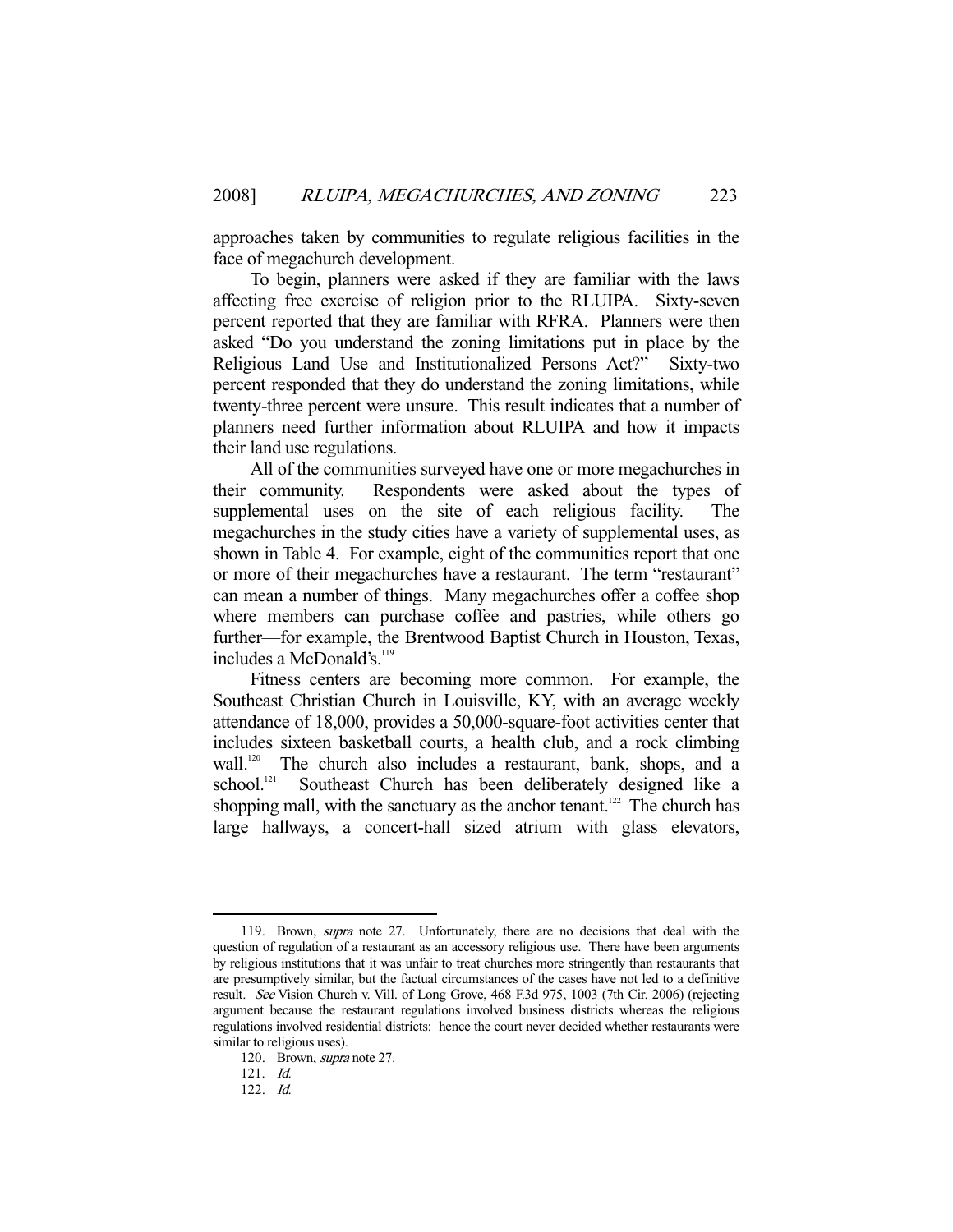escalators, and giant monitors that display the day's events.<sup>123</sup> The church is open daily from 5:30 am to  $11:00$  pm.<sup>124</sup>

 While none of the responding cities reported that their megachurches currently have a hotel, the Community Church of Joy in Glendale, Arizona, provides a conference center, school, and bookstore.<sup>125</sup> The church has plans to build a hotel, convention center, skate park, water-slide park, and housing development.<sup>126</sup> The Senior Pastor plans that the church will become a destination center and, effectively, a town within a town. $127$  The idea is that people can live on the grounds and never have to leave except to go to work.<sup>128</sup>

 Other supplemental uses include a school of arts, a video store, and sales in parking lots including cars and pianos. Some uses are quite common, such as youth centers and bookstores, while others, such as banks, were not known to be present in the responding communities. That said, there are examples where megachurches have incorporated these uses. The planner responding to the survey from Colorado Springs did not report that they knew of any megachurches that offer a hotel. However, the New Life Church in Colorado Springs, Colorado, with an average weekly attendance of 14,000, includes a small hotel that allows people to take personal spiritual retreats.<sup>129</sup> The nine "extended prayer rooms" offer guests the opportunity to stay for an extended period of time at the World Prayer Center at a rate between \$65 and \$95 per  $night.<sup>130</sup>$ 

| Supplemental Use         | Number of Cities Reporting One or More<br>Megachurches with This Use |
|--------------------------|----------------------------------------------------------------------|
| <b>Bookstore</b>         |                                                                      |
| Conference Center        | 36                                                                   |
| Day Care                 |                                                                      |
| Elementary/Middle School | 44                                                                   |
| <b>High School</b>       | 29                                                                   |
| Youth Center             |                                                                      |

Table 4. Supplemental Uses at Megachurches

-

 130. World Prayer Ctr., Rooms, http://theworldprayercenter.org/events/extended\_rooms.jsp (last visited Mar. 11, 2008).

 <sup>123.</sup> Id.

 <sup>124.</sup> Id.

 <sup>125.</sup> Id.

 <sup>126.</sup> Id.

 <sup>127.</sup> Id.

 <sup>128.</sup> Id.

 <sup>129.</sup> World Prayer Ctr., http://theworldprayercenter.org/visit/stay.jsp (last visited Mar. 11, 2008).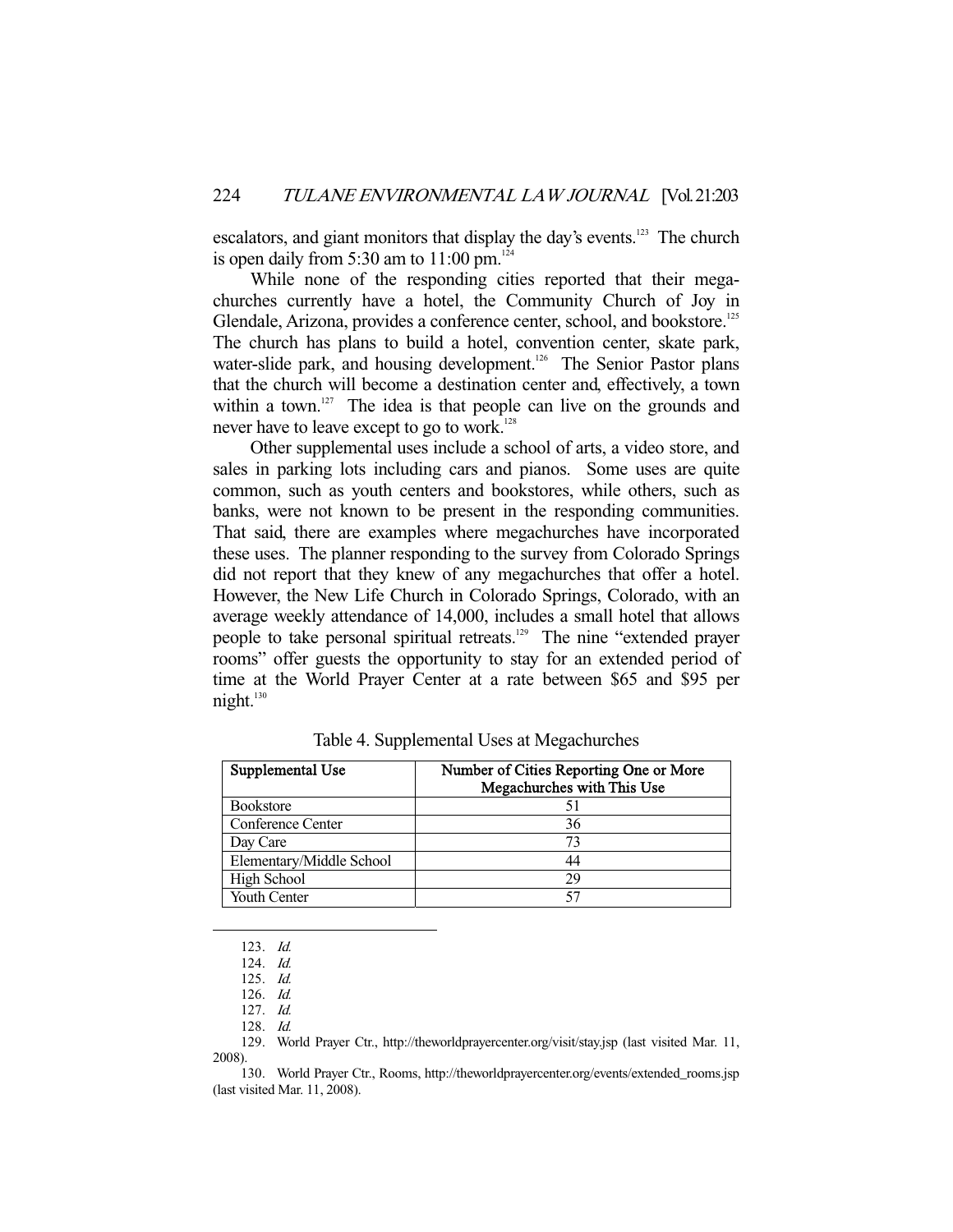| Supplemental Use       | Number of Cities Reporting One or More<br>Megachurches with This Use |
|------------------------|----------------------------------------------------------------------|
| Seniors Housing        |                                                                      |
| Other Types of Housing |                                                                      |
| <b>Athletic Fields</b> | 37                                                                   |
| <b>Fitness Center</b>  | 15                                                                   |
| Restaurant             | 8                                                                    |
| <b>Bank</b>            |                                                                      |
| Hotel                  |                                                                      |
| <b>Amusement Park</b>  |                                                                      |
| Video Arcade           |                                                                      |

 While 27.5% (thirty-three cities) have modified their regulations related to religious institutions since the passage of RLUIPA, only six cities reported that the change to the ordinance was a result of RLUIPA. Two of the six reported that they were threatened with a RLUIPA-related lawsuit, which resulted in a change to the ordinance. An additional four cities reported that they were threatened with a non-RLUIPA-related lawsuit and changed the regulations. In one of these cases, the neighbors threatened a lawsuit because they did not want a church in their neighborhood. In the end the church decided not to build at the site. A second case involved a regulation that limited both the number of seats a religious institution can have and the street classification. The ordinance was amended to allow any number of seats in a church when a property is located on any street classification other than local. Of the thirty-three cities that have modified their regulations, a total of four responded that they have received a request for a megachurch since the time of adoption.

 The survey asked whether the city is considering adopting a variety of types of controls for churches, as shown in Table 5. Many communities indicated that they are considering requiring churches to obtain a conditional use permit, while a smaller number are considering design review, design standards, or impact assessments.

|                                 | Currently<br>Considering | <b>Considered but Rejected</b> |
|---------------------------------|--------------------------|--------------------------------|
| Temporary Moratorium            |                          |                                |
| Footage<br>Square<br>Limitation |                          |                                |
| Design Standards                |                          |                                |
| Design Review                   |                          | 20                             |
| <b>Conditional Use Permit</b>   |                          | 24                             |
| <b>Impact Assessment</b>        |                          |                                |

Table 5. Controls that Cities Reported Considering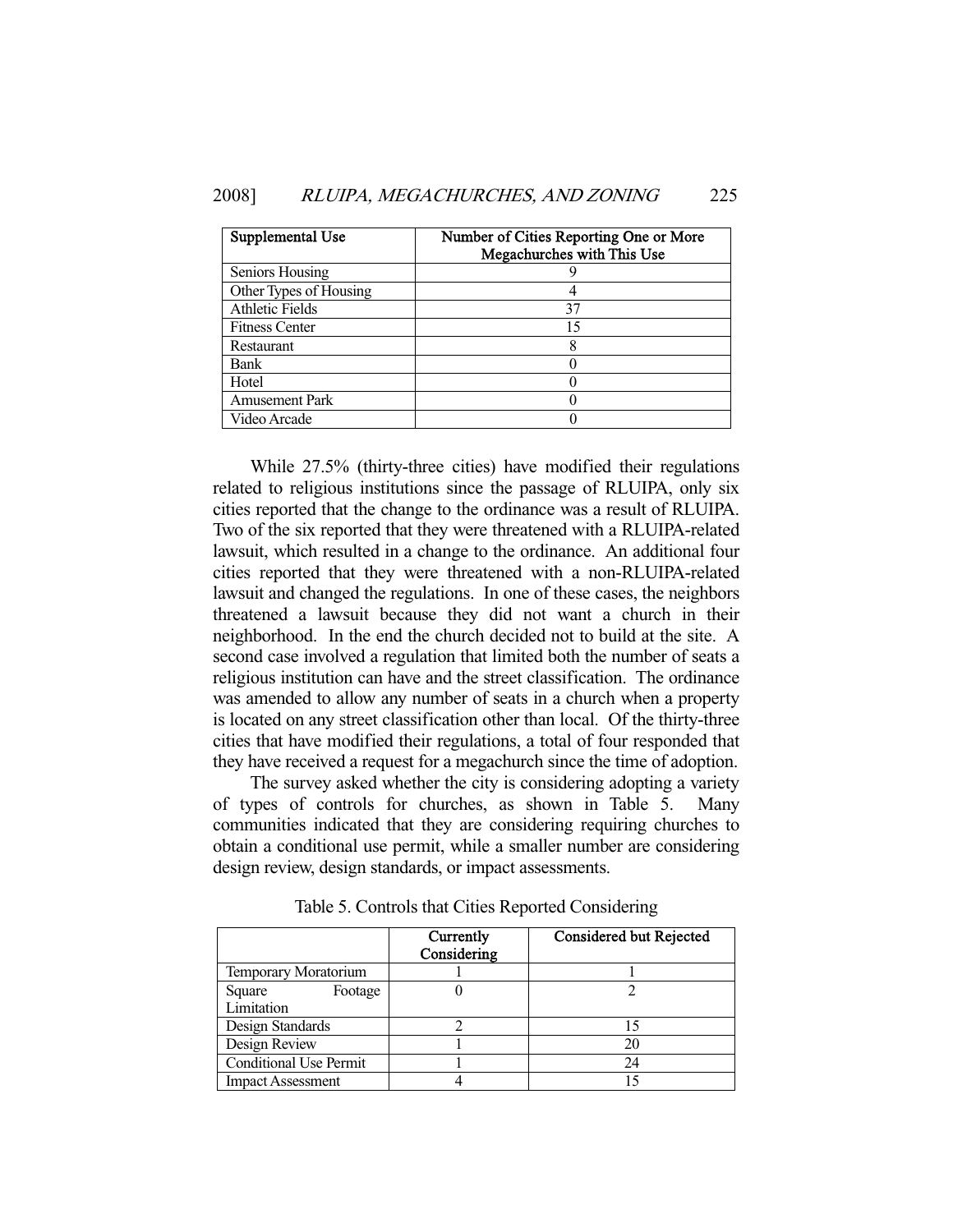Respondents were asked which issue citizens and government officials have expressed the most concern about in regards to megachurches. Traffic was by far the most commonly cited concern (thirty-nine responses), followed by parking (eighteen responses) and property tax exemption (five responses). Other concerns included stormwater runoff and noise. While noise was raised by only three respondents, it created a problem in one community in which a megachurch took over an industrial building in an industrial park. State noise regulations govern how loud businesses can be adjacent to religious institutions. The result was that some of the industrial businesses had to reduce their noise even though they were in an industrial park and were in existence before the church arrived. The responding official reported that the industrial park was designed for industries and they should not have to worry about conflicting land uses, such as a religious institution.

 Survey respondents were asked to think about how they would evaluate a megachurch that has multiple uses. Most of the cities responded that when evaluating a megachurch they would look at each individual use on a site rather than the site as a whole. Forty reported that they would view the site on each individual use, while fifty-four would view the site as a whole. The remainder said that it would depend on the application. One community reported that they would base the review on the highest parking use required. Another reported that a planned unit development zoning would be required if there was more than one use on the property.

 Respondents were then asked to rate the success of their approach in regulating megachurches. The majority, fifty-three percent, report that their approach has been neither successful nor unsuccessful. Thirty-two percent report their approach has been successful and four percent report their approach as very successful. As an example of a very successful approach, one city reported that in their case the city staff worked closely with the applicant and the surrounding community members to reach an agreement and discuss any concerns, and then proposed site plan and design prior to the hearing date for the ["Conditional Use Permit"] (CUP). The respondent reported:

Churches have always required a use permit, and during the review of the use permit, we have always been able to resolve any issues that have proved problematic. We see churches as providing a valuable service to the community (usually providing services that taxpayers might otherwise be called on to provide). An example of the way things can work out is a megachurch that needed a use permit to expand. During the public hearings, it was found that the sound of the live band playing on Sundays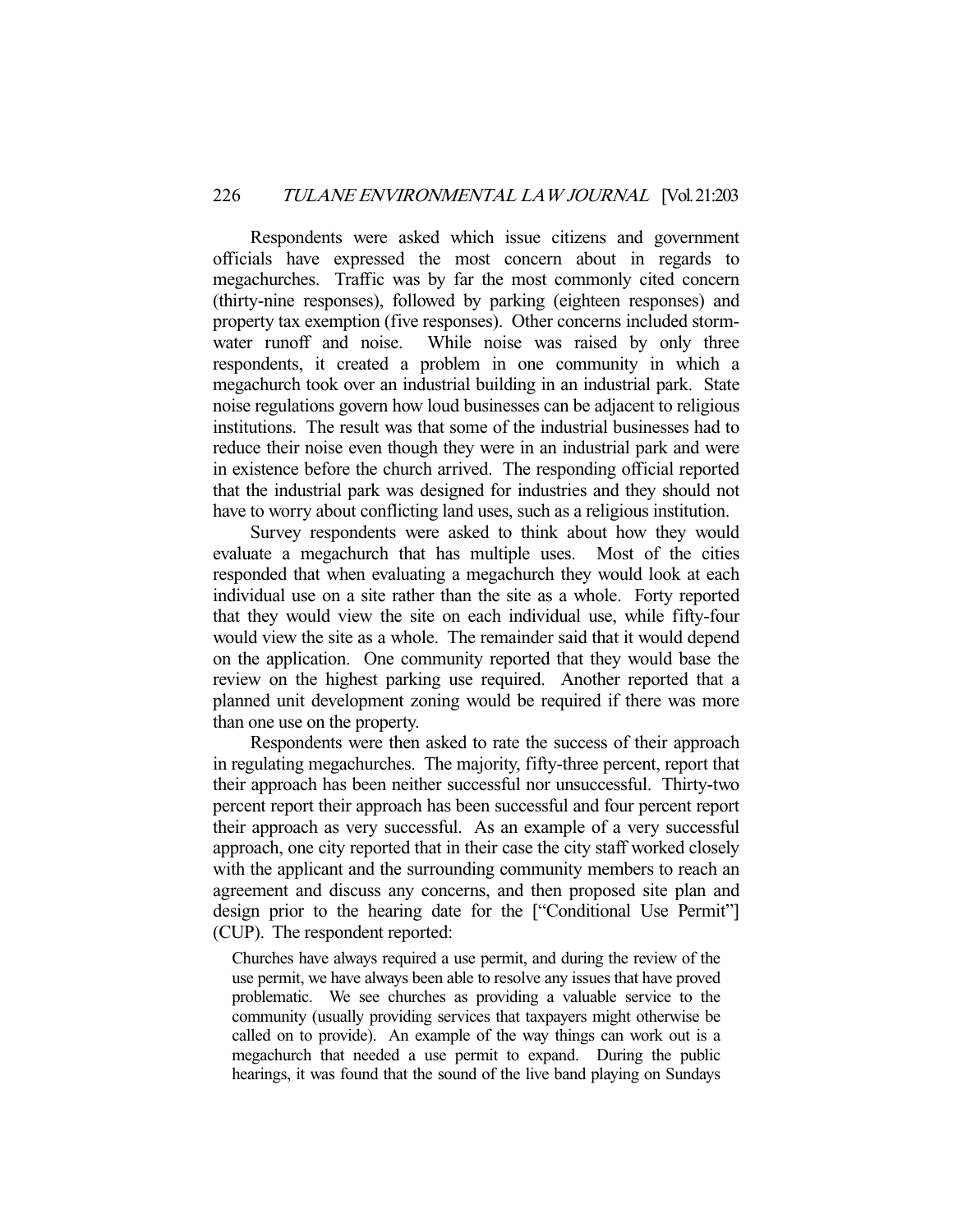and during practices was impacting the adjacent residential. So, after a lot of back and forth between the church and the community, the church agreed to a number of measures, including limitation on hours for the band and sound attenuation for the building, that led to the eventual approval of their use permit.

Another respondent reported mixed results for their traffic impact report requirement, which has been effective in some cases and ineffective in others. The respondent reported:

Where it has not been effective is when the church has threatened to bring 1,000 parishioners to the public meeting and the decision makers were not willing to face the pressure. We seem to compromise which has created some temporary unsafe traffic situations that even the parishioners are starting to recognize as a problem.

 The survey results revealed that a number of cities have megachurches with accessory uses and plans for further accessory uses. A number of cities have developed regulatory responses with mixed success. The following Part analyzes the ordinances of cities that have adopted changes to the religious institutions sections of their ordinance.

#### V. ORDINANCE ANALYSIS

 A total of twenty-nine ordinances were analyzed as part of this study. As mentioned previously, RLUIPA has identified the need for local governments to treat religious uses no more stringently than other like uses, such as assembly facilities. One way to achieve this shared treatment is by classifying religious uses in a similar manner as other uses. Fifteen of these ordinances provide definitions that are associated with religious uses. Most use typical definitions of churches, but two municipalities define churches as part of a definition of places of public assembly. For example, Marietta, Georgia, defines a public assembly as, "a building, or part of a building, in which facilities are provided for such purposes as meetings for civic, educational, political, religious or social purposes and may include a banquet hall, private club, fraternal organization or religious institution."131 This definition groups all types of assembly into a common definition and is an appropriate way to ensure that the uses are treated equally.

 This Article identifies several examples of megachurches that have grown over time, adding a variety of secondary facilities that are on the grounds of the religious institution. Some communities have developed ordinances to specifically deal with the issue of megachurches.

 <sup>131.</sup> MARIETTA, GA., CODE § 700 (1996).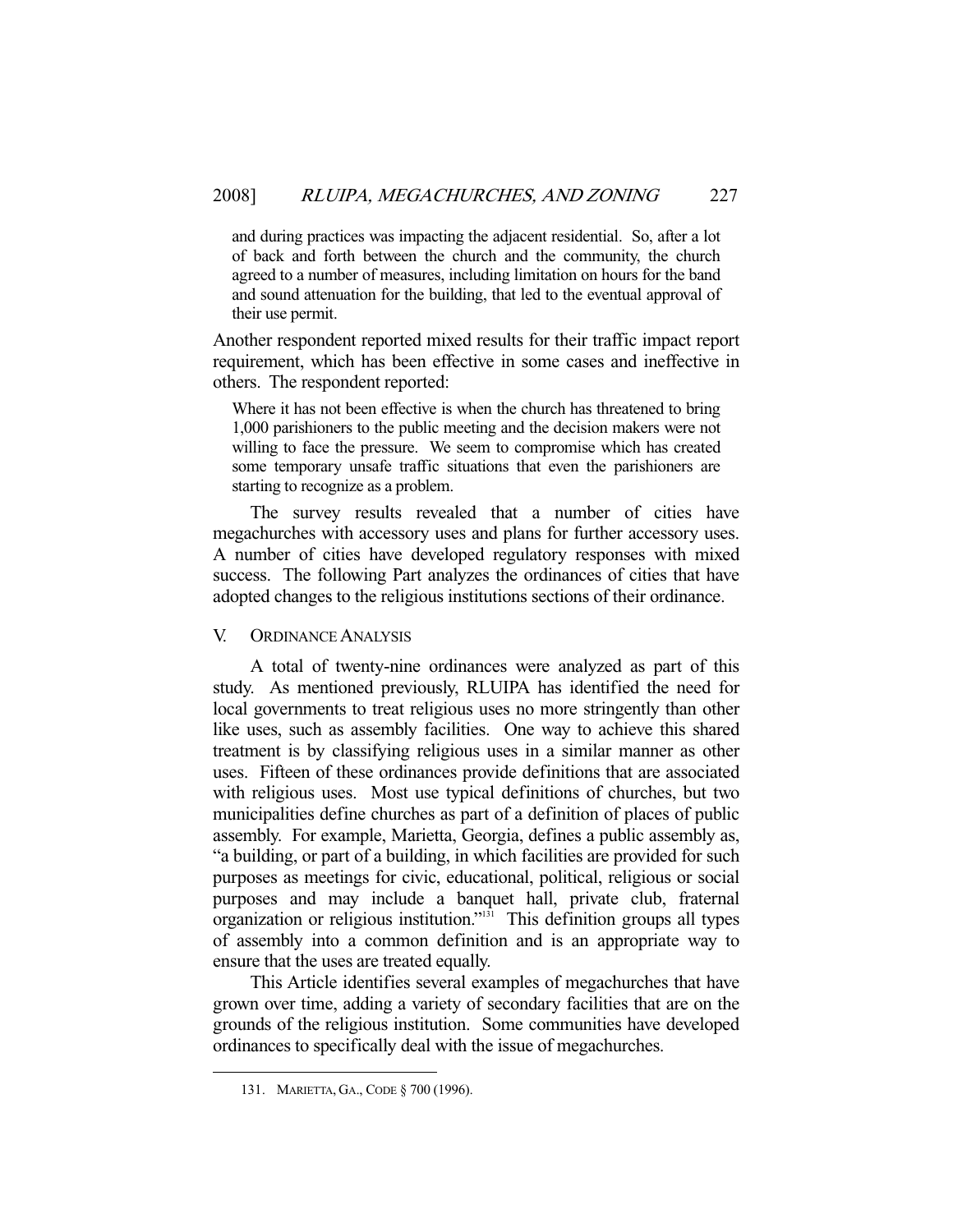One city requires a minimum lot size of two acres for a church if it has access to a sewer and five acres if it will be using a septic system. This type of standard is only appropriate if other like uses are treated similarly, which in this case they are not. There is no reason to have a minimum lot size for a religious facility. A small neighborhood church might be perfectly appropriate on a one-half acre lot, rather than two acres.

 The City of Plymouth, Minnesota, limits churches in its city center district to occupying locations where the religious institution takes up no more than twenty percent of a shopping center building. It also limits the use to worship services and "directly related social events."132 In the central commercial district in Lemon Grove, California, churches are allowed with a special permit if they do not exceed 20% of the floor area.<sup>133</sup> This type of ordinance focuses on the impact of a religious facility. If a church has its religious services a few times a week along with some social activities, this can create many dead periods throughout the day. If a community wants to ensure an active space, regulations limiting the amount of space that can be used by a church or other like use may be appropriate. Some cities have used this argument to regulate telecom hotels—requiring that the first floor be used for retail or other uses while upper floors could be used for telecom hotels.<sup>134</sup>

 Conditional use permits are required by fifteen of the cities in this study. These vary from requiring a conditional use permit in singlefamily residential districts to specific requirements, such as one in Corona, California, that requires a conditional use permit if the church has more than  $10,000$  square feet in a commercial district.<sup>135</sup> Columbus, Georgia, requires a conditional use permit if a church will have more than 250 seats and if there will be a school, daycare, personal care facility, or convent associated with the church.<sup>136</sup>

 The City of Apple Valley, Minnesota, adopted the following unusual ordinance:

Churches, unless a compelling governmental interest to restrict same is found relating to the following or similar criteria:

 <sup>132.</sup> CITY OF PLYMOUTH, MINN., ZONING ORDINANCES § 21475.09 (2007).

 <sup>133.</sup> LEMON GROVE,CAL., MUN.CODE ch. 17.16.060(2)(d) (2005).

<sup>134.</sup> Jennifer Evans-Cowley, A New Land Use in Downtown: How Cities Are Dealing

with Telecom Hotels, 25(5) J. URBAN AFFAIRS 551, 570 (2003). 135. CORONA,CAL., MUN.CODE ch. 17.92.030 (2001).

 <sup>136.</sup> COLUMBUS, GA., UNITED DEV. ORDINANCES art. 2, § 3.2.53 (2006).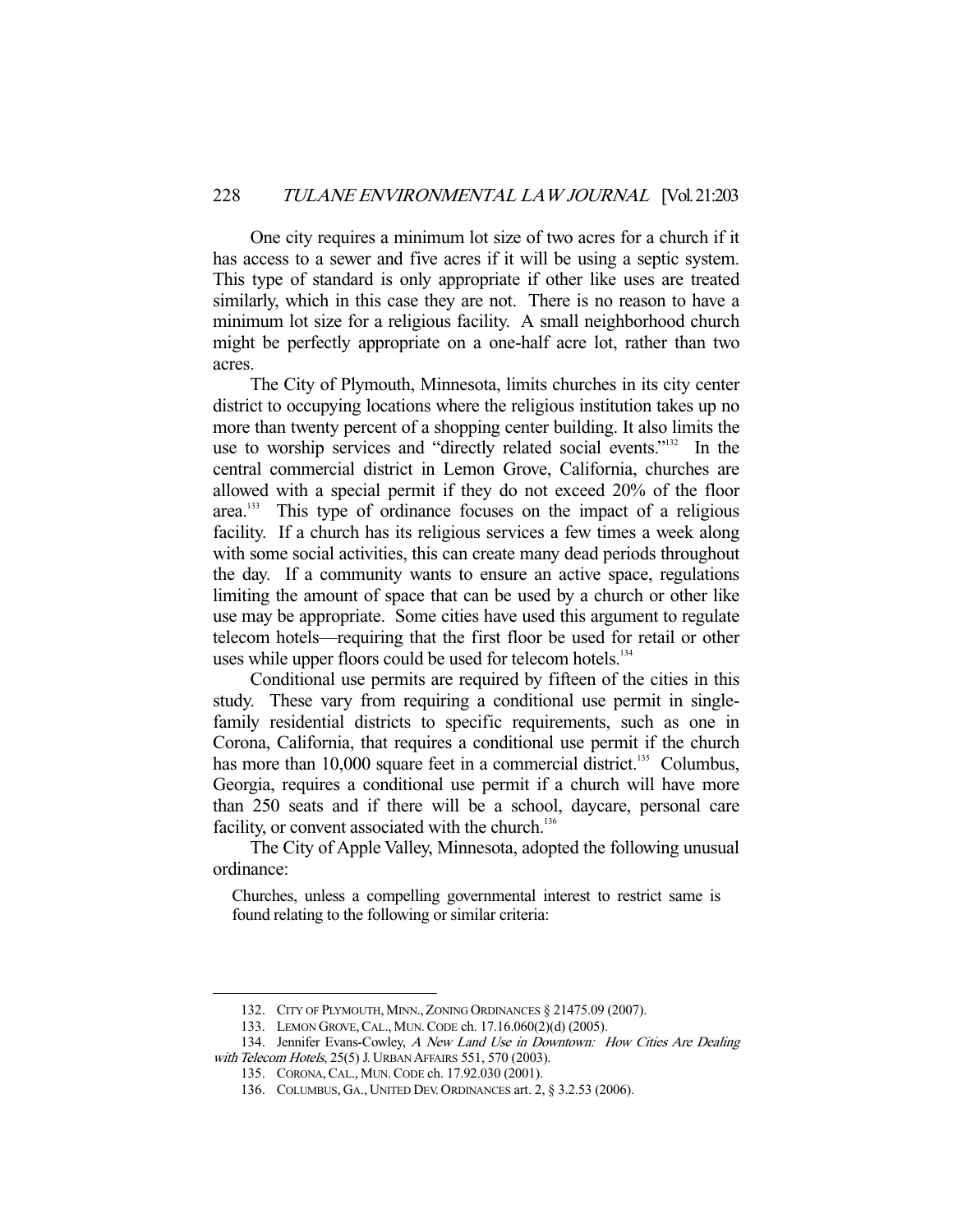- (1) When located within a multitenant building, a finding that occupancy of more than 50% of the total floor area by combined church uses has an adverse effect upon the remaining occupants;
- (2) When located within a multitenant building, a finding that the number of parking stalls and the time at which they are needed by the church use(s) has an adverse effect by conflicting with the parking needs of the other building occupants;
- (3) When located as a free-standing facility, a finding that the church use has an adverse effect upon the adjacent and surrounding occupied properties;
- (4) Churches located under this Part shall not be entitled to "sensitive land use" status for the purposes of determining a separation distance from regulated land uses which otherwise require such a separation.<sup>137</sup>

 Springfield, Missouri, has developed an ordinance that allows churches by right in residential districts if they meet certain performance standards.<sup>138</sup> Churches are allowed if they are located on an arterial street or larger and if they have a minimum of two acres of land for off-street parking and buffer yards.<sup>139</sup> Cary, North Carolina, also requires places of worship to be located on a collector or arterial and on a minimum twoacre lot.<sup>140</sup> Margate, Florida, has taken a similar approach, allowing churches in single-family residential and business zoning districts but requiring both a minimum 40,000-square-foot lot with 200 feet of frontage on a roadway and that the church is at least 40 feet from any other building with a 10-foot setback from property lines.<sup>141</sup> The City of Salem, Oregon, puts caps on the number of seats allowed in different districts.<sup>142</sup> For example, they allow a maximum of a 375-seat church in some single-family districts.<sup>143</sup> In other residential districts there is a cap of 500 seats.144 In one of the commercial districts there is a requirement that a church be located at the intersection of an arterial and collector street.<sup>145</sup> The cap on seats is inappropriate, especially when it is limited to churches and not other like uses. The ordinance should focus on the

 <sup>137.</sup> APPLE VALLEY, MINN.,CODE OF ORDINANCES § 155.203(5) (2004).

 <sup>138.</sup> SPRINGFIELD, MO., ZONING ORDINANCES div. 4-1003 (2007).

<sup>139.</sup> Id. One question is the extent to which parking may be deemed a compelling governmental interest. Whether it is or not, the courts are likely to make certain that the government has been able to demonstrate that the parking requirements, frequently based on some notion of seats per parking space, are the least restrictive necessary. See Lighthouse Cmty. Church of God v. City of Southfield, No. 05-40220, slip op. at 3 (E.D. Mich. Mar. 7, 2007).

 <sup>140.</sup> CARY, N.C., LAND DEV. ORDINANCE ch. 5.2.2(E) (2003).

 <sup>141.</sup> MARGATE, FLA., ZONING ORDINANCES art. VII, § 7.2 (2003).

 <sup>142.</sup> SALEM, OR.,REVISED CODES tit. X, ch. 119.500 (2003).

 <sup>143.</sup> Id.

 <sup>144.</sup> Id.

 <sup>145.</sup> Id.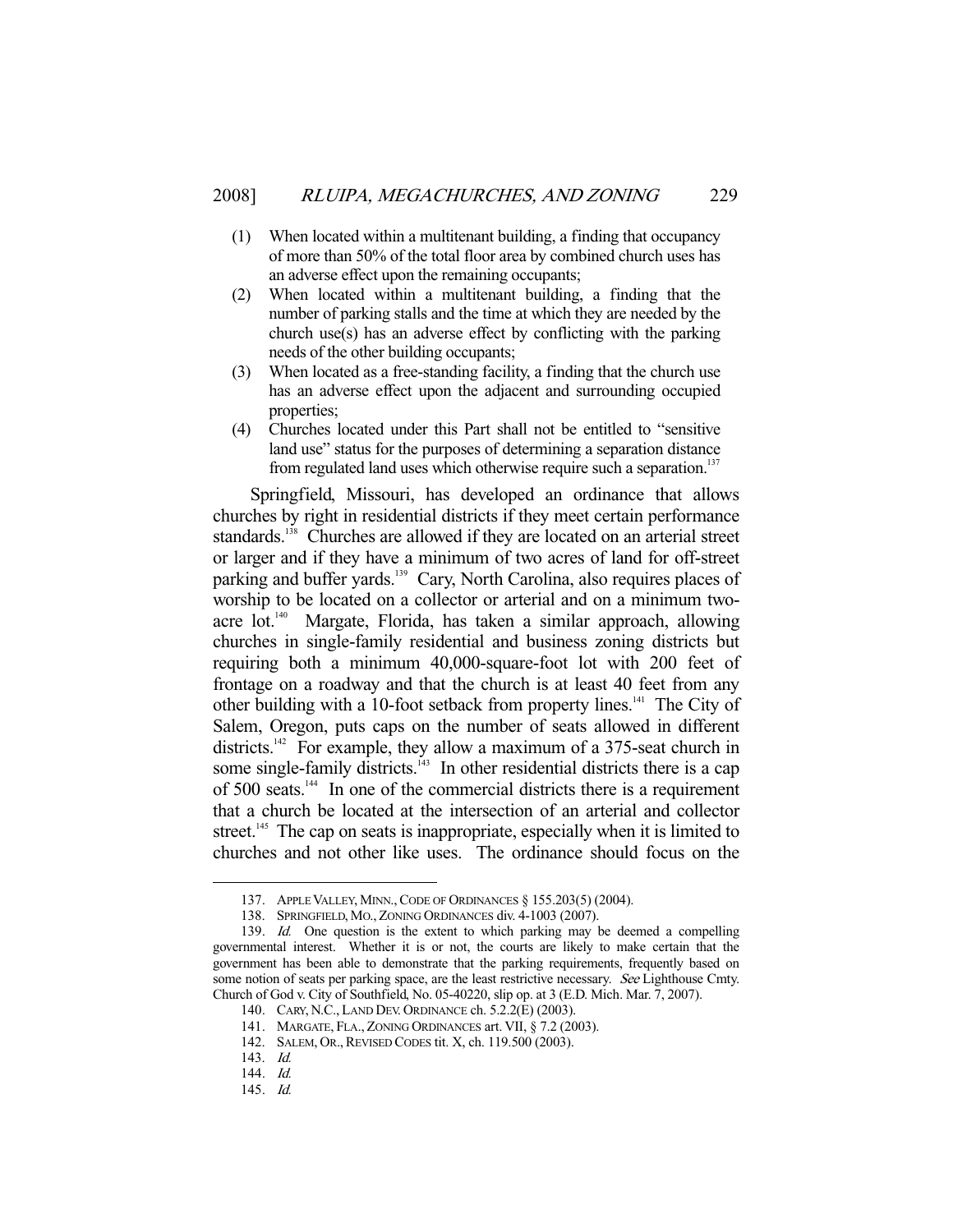impact of the development rather than limiting the number of seats. On the other hand, courts may require churches to explore options to build larger properties.<sup>146</sup>

 Most of the ordinances reviewed allow for spires to exceed the height limitations of the district. Spires are classified with other types of accessory attachments to the tops of buildings. Some, such as Apple Valley, Minnesota, allow any "tower" to be up to fifty percent higher than the height allowed in the district.<sup>147</sup> Others specify an exact height, such as Killeen, Texas, which allows up to seventy-five feet for a spire.<sup>148</sup>

 How many parking spaces are needed for a place of public assembly? Some ordinances treat churches the same way they treat other public assemblies, such as Killeen, Texas, which requires one space per four seats.149 Others have regulations that are quite different. For example, one community requires 1 space per 25 square feet of floor area or 3.5 fixed seats, but an auditorium use would require 1 per 100 square feet or 4 fixed seats. Another, recognizing that churches have a need for overflow parking, allows for church and school parking in the grass. This city's parking requirements are the same for churches as they are for other types of assembly uses. Another community allows for up to 50% of the parking for places of worship to be grassed. One community places a cap on the number of spaces allowed. This city requires one space per three seats in the sanctuary or one space per fifty square feet with a maximum of 125% of the required spaces. Additionally, the code requires that all uses associated with the primary use be considered, including the hours of operation and peak hours to determine the minimum number of parking spaces needed to adequately serve all of the uses. An administrative procedure allows for a reduction in parking requirements if the mix of uses during the times of operation limit the need for parking. Parking regulations for religious uses should be the same for other types of assembly facilities. The opportunity to provide grass as overflow parking, engage in shared parking arrangements, and put in place parking caps are all appropriate tools as long as they also apply to other similar uses.

 Accessory uses are a concern that has been raised by citizens across the country. Longwood, Florida, addresses secondary uses by restricting the types of uses allowed in association with religious institutions:

 <sup>146.</sup> Episcopal Student Found. v. City of Ann Arbor, 341 F. Supp. 2d 691, 694 (S.D. Mich. 2004) (exploring options before seeking demolition permit to build larger facility).

 <sup>147.</sup> APPLE VALLEN, MINN.,CODE OF ORDINANCE § 155.334 (1983).

 <sup>148.</sup> KILLEEN,TEX., CODE OF ORDINANCES ch. 31, art. IV, § 471 (1963).

<sup>149.</sup> *Id.* ch. 3, art. IV, § 487.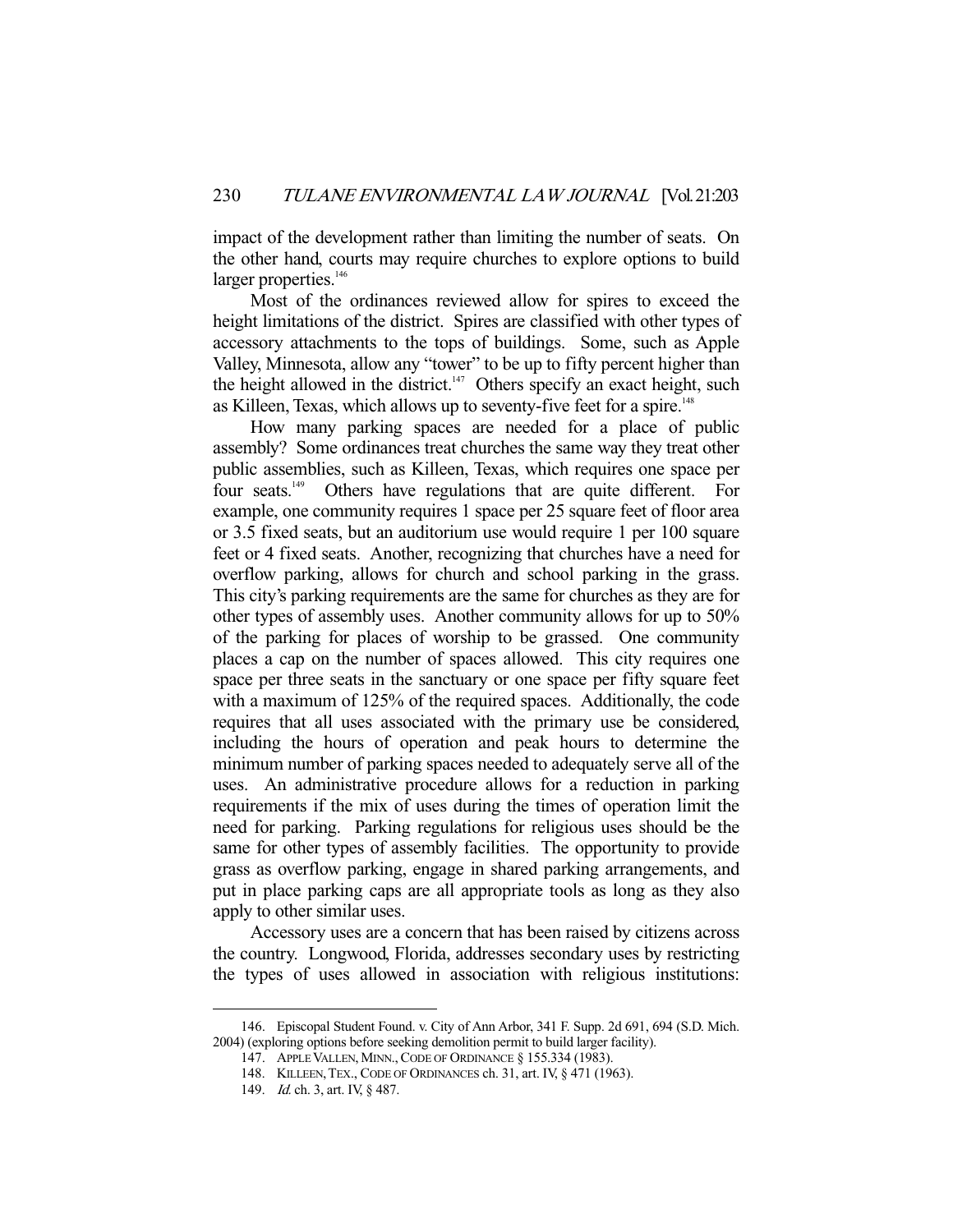"Allows adult and child care where not the principal use, food but not a restaurant, a community center that is operated by the religious institutions, have to have a parking plan that identifies the parking requirements of each separate use as well as the proposed parking ratio." This type of regulation is perfectly appropriate. This does not restrict the practice of religious activity; it regulates accessory uses.

 While many communities are attempting to regulate megachurches, some of these ordinances may not be upheld in legal challenges using RLUIPA. The key issues are the treatment of churches in a manner similar to other like uses and focusing on the land use impacts rather than the religious elements of use. Moreover, courts will undoubtedly adopt some notion of a rule of reason. Thus, for example, a church's failure to make any effort to comply with local zoning regulations may be taken in account by a court when examining the factual issues in a case. As one court wrote:

The plaintiffs' position that, under the RLUIPA, a church should be allowed to operate wherever it so chooses, without regard for zoning rules is simply unreasonable and not supported by the statute [RLUIPA] or by the First Amendment [Free Exercise clause]. Numerous courts have upheld zoning regulations as applied to churches as not creating a substantial burden on religion. $150$ 

#### VI. CONCLUSION

-

 Megachurches have created a mega-headache for some communities. The traffic generation, accessory uses, and other impacts have led some communities to attempt to regulate the placement and site standards for religious institutions. RLUIPA provides limitations on the ability of local governments to regulate religious uses. Local governments can regulate the impacts of religious uses, but other similar uses should also be treated in the same ways.

 While many communities are regulating megachurches, some of their ordinances many not be upheld in court challenges based on RLUIPA. The accessory uses of some megachurches can be regulated differently than the church itself. These uses are not central to the practice of religion and can be treated similarly to how they are in any other area of the community. For example, if a church places a

<sup>150.</sup> See, e.g., The Lighthouse Inst. for Evangelism, Inc. v. City of Long Branch, 406 F. Supp. 2d 507 (D.N.J. 2005); Williams Island Synagogue, Inc. v. City of Aventura, 358 F. Supp. 2d 1207 (S.D. Fla. 2005); Civil Liberties for Urban Believers v. City of Chicago, 342 F.3d 752, 760 (7th Civ. 2003); Christian Methodist Episcopal Church v. Montgomery, No. 4:04-CV-22322- RBH, slip op. at 9 (D.S.C. Jan. 18, 2007).